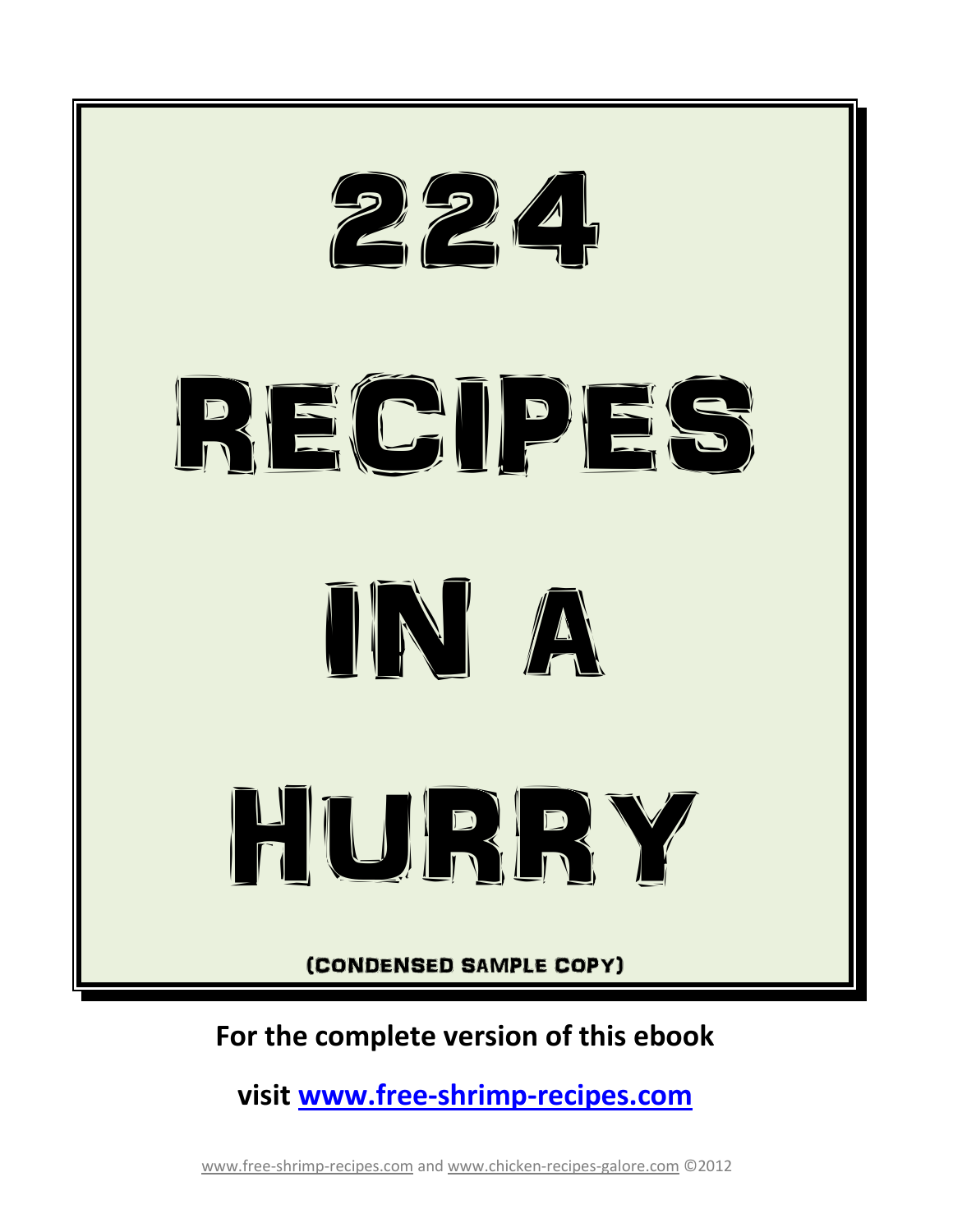#### **Table of Contents**

- 1[. Alfredo Sauce](#page-10-0)
- 2[. Ambrosia](#page-10-1)
- 3[. Amish Dip](#page-11-0)
- 4. Amish Yum-A -Setta
- 5. Angel Hair Pasta with Lemon Chicken
- 6. Apple Cobbler
- 7. Apple, Pork & Noodle Casserole
- 8. Apricot Chicken
- 9. Apricot Glazed Pork Chops
- 10. [Baked Hamburger Dinner](#page-12-0)
- 1[1. Baked Pasta](#page-12-1)
- 1[2. Baked Potato Topper](#page-13-0)
- 1[3. Baked Ziti](#page-13-0)
- 14. Banana Oatmeal Cookies
- 15. Banana Wafer Pudding
- 16. Barbecue Beef Cups
- 17. BBQ Meatballs
- 18. Bean & Pasta salad
- 19. Beef & Bean Supper Dish
- 20. Beef & Vegetable Stir Fry
- 2[1. Beef & Vegetables](#page-14-0)
- 22. Beef Goulash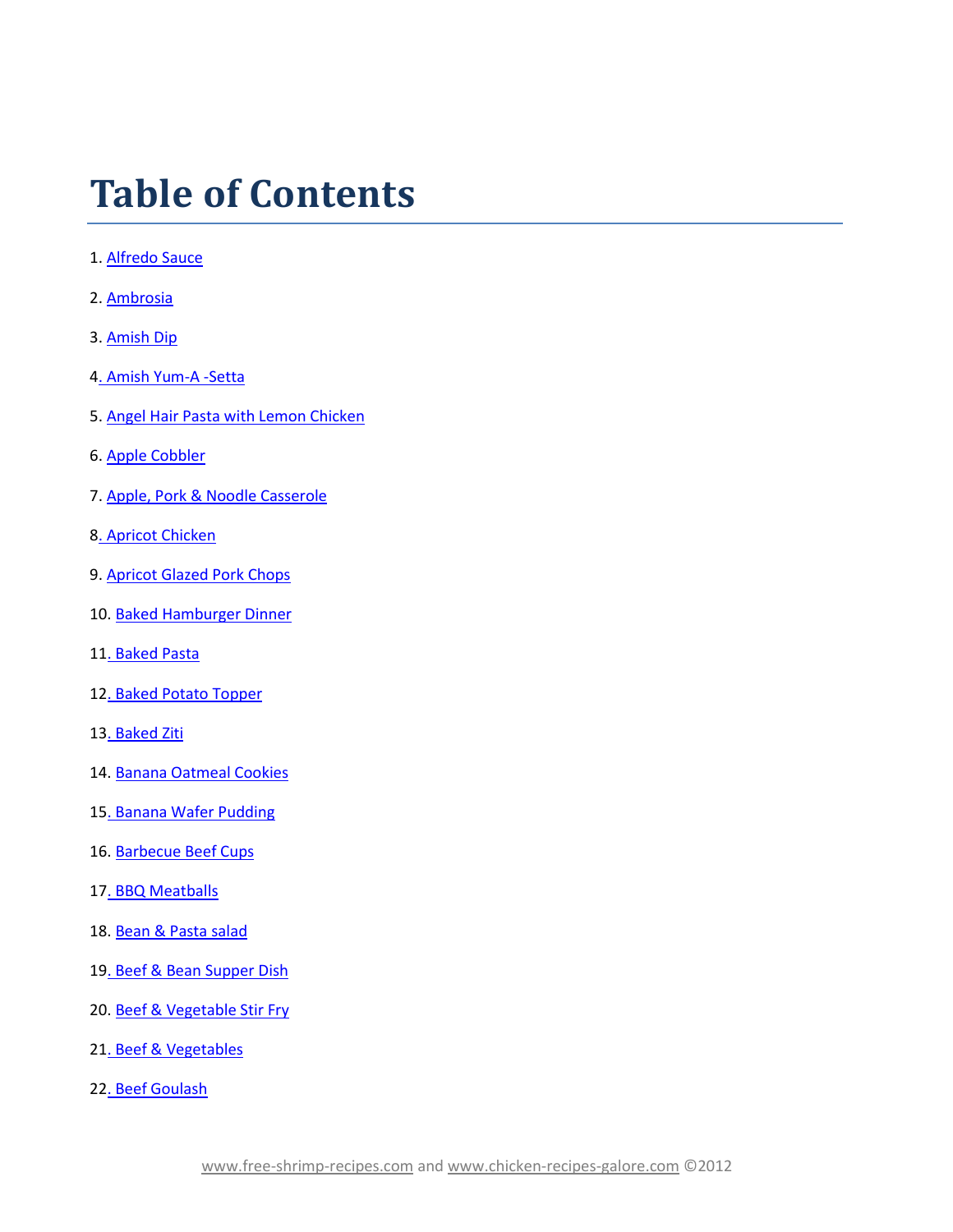- 23. Beef Stew in a Hurry
- 24. Beef Tips and Noodles
- 25. Best Baked Ziti
- 26. Blackened Snapper with Lime Aioli
- 27. Blue Ribbon Chili
- 28. Blueberry Dump Cake
- 2[9. Bourbon Glazed Salmon](#page-15-0)
- 30. [Breaded Pork Chops](#page-15-1)
- 3[1. Breakfast Burritos](#page-16-0)
- 32. Breakfast Monkey Bread
- 33. Breakfast Pita Pockets
- 34. Brown Sugar Chewy's
- 35. Brownies
- 36. Brunswick Stew
- 37. Caesar Salad
- 38. Candied Carrots
- 39. Caribbean Fudge Pie
- 40. Caribbean Pineapple Chicken
- 41. Carrot Raisin Salad
- 42. Cheese & Corn Quesadillas
- 43. Cheeseburger Crescents
- 44. Cheeseburger Pizza
- 45. Cheesy Ham & veggie Bake
- 46. Cheesy Potato & Egg Frittata
- 47. [Chicken Burritos](#page-17-0)
- 48. Chicken Cacciatore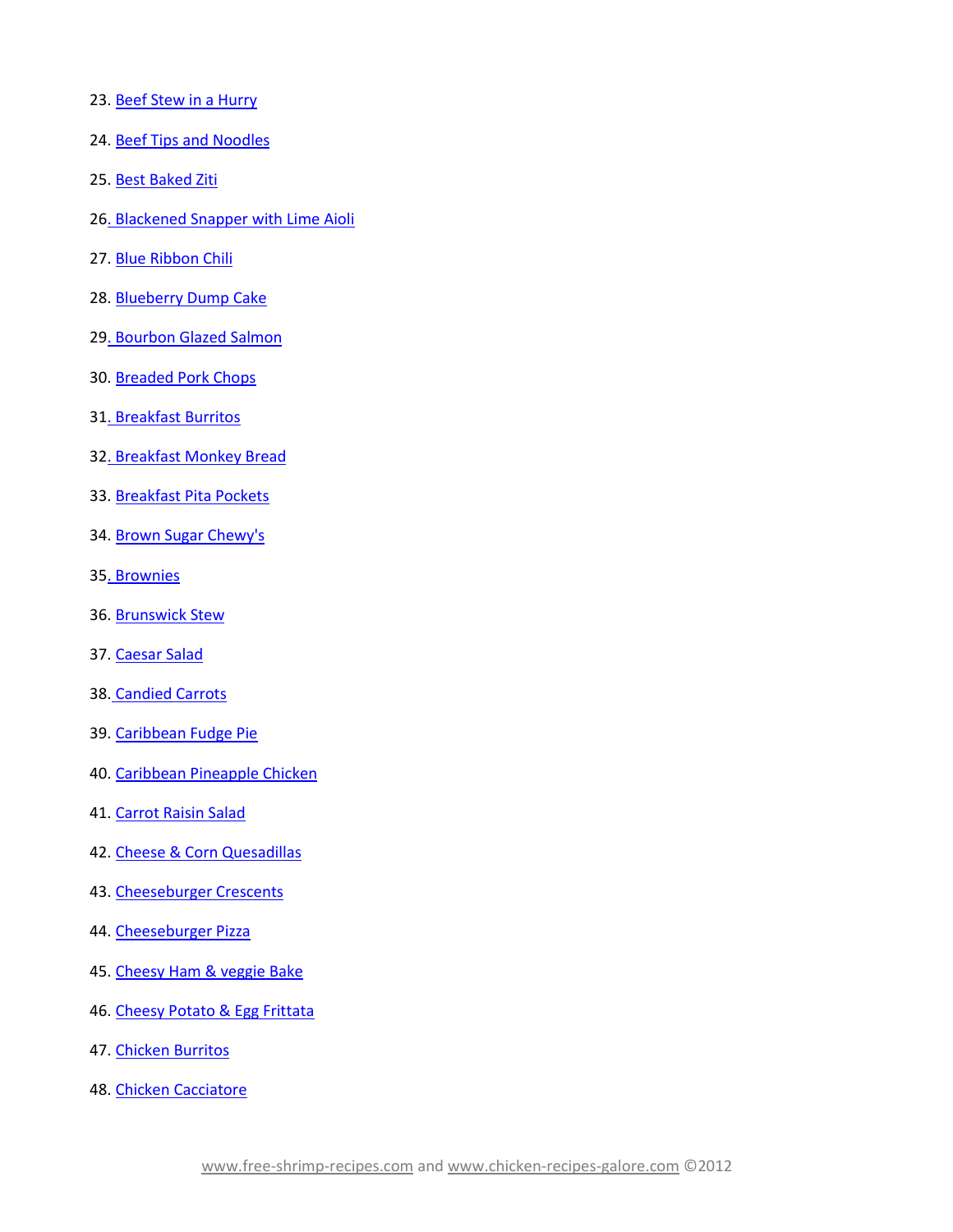- 49. Chicken Curry in a Hurry
- 50. Chicken Divan Casserole
- 51. Chicken Fried Rice
- 52. [Chicken Melon Salad](#page-18-0)
- 53. [Chicken Noodle Bake](#page-19-0)
- 54. [Chicken Ranch Wraps](#page-20-0)
- 55. Chili & Cornmeal Crusted Chicken
- 56. Chili Cheese Fries
- 57. Chop Suey Dinner
- 58. Cocoa Crunchy Peanut Butter Cookies
- 59. Coconut Shrimp
- 60. Cola Cake
- 61. Corner Bakery French Toast
- 62. Cornmeal Waffles
- 63. Cranberry Chicken
- 64. Crawfish Etouffee
- 65. Creamy Chicken & Noodles
- 66. Creamy Chicken & Rice Casserole
- 67. Creamy Chicken Au Gratin Pot Pie
- 68. Creamy Ranch Skillet Potatoes
- 69. Creamy Spinach Salad
- 70. Creamy Swiss Chicken
- 71. Creole Eggplant
- 72. Creole Gumbo
- 73. Crescent Twists Appetizers
- 74. Crispy Fried Eggplant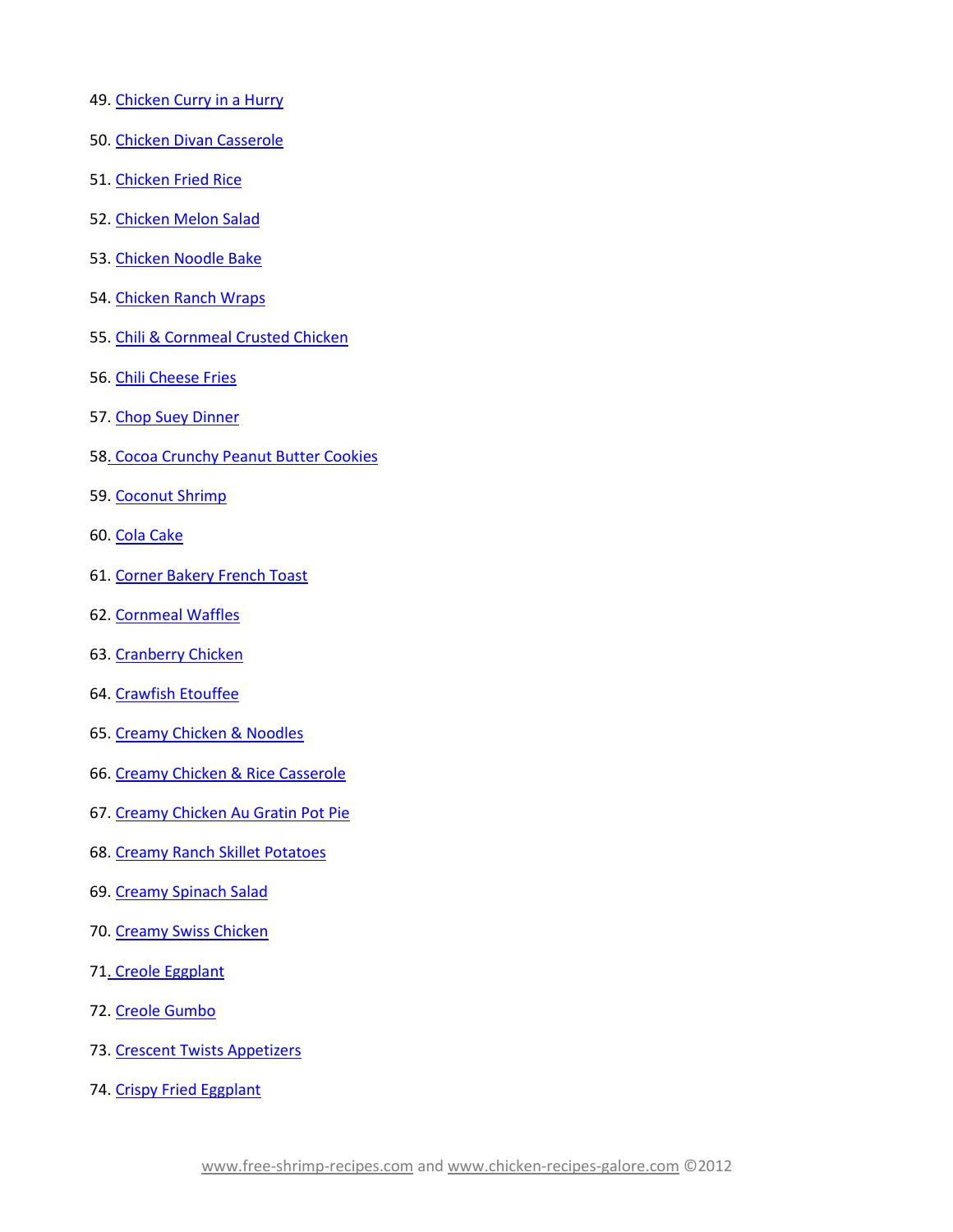- 75. Crispy Parmesan Fish Fillets
- 76. Dijon Salmon
- 77. Easiest Crock Pot Beef Roast
- 78. [Easy Beef N' Tater Casserole](#page-21-0)
- 79. Easy Chicken Pie
- 80. [Easy Corn Dogs](#page-22-0)
- 81. [Easy Enchiladas](#page-22-1)
- 82. [Easy Garlic Chicken](#page-23-0)
- 83. Easy Lasagna
- 84. Easy Mac & Cheese
- 85. Easy Mexican Calzones
- 86. Forgotten chicken
- 87. Fruit Cups with Pineapple dressing
- 88. Fruit Salad
- 89. Garlic Lime Chicken
- 90. [Garlic Mashed Potatoes](#page-24-0)
- 91. [German Chocolate Pecan Bars](#page-25-0)
- 92. Ginger Peachy Chicken
- 93. Glazed Carrots
- 94. Glazed Microwave chicken
- 95. Golden Stew
- 96. Green Bean Casserole
- 97. Grilled Asparagus
- 98. Ground Beef Stroganoff
- 99. Harvest Rolls
- 100. Hawaiian Bundt Cake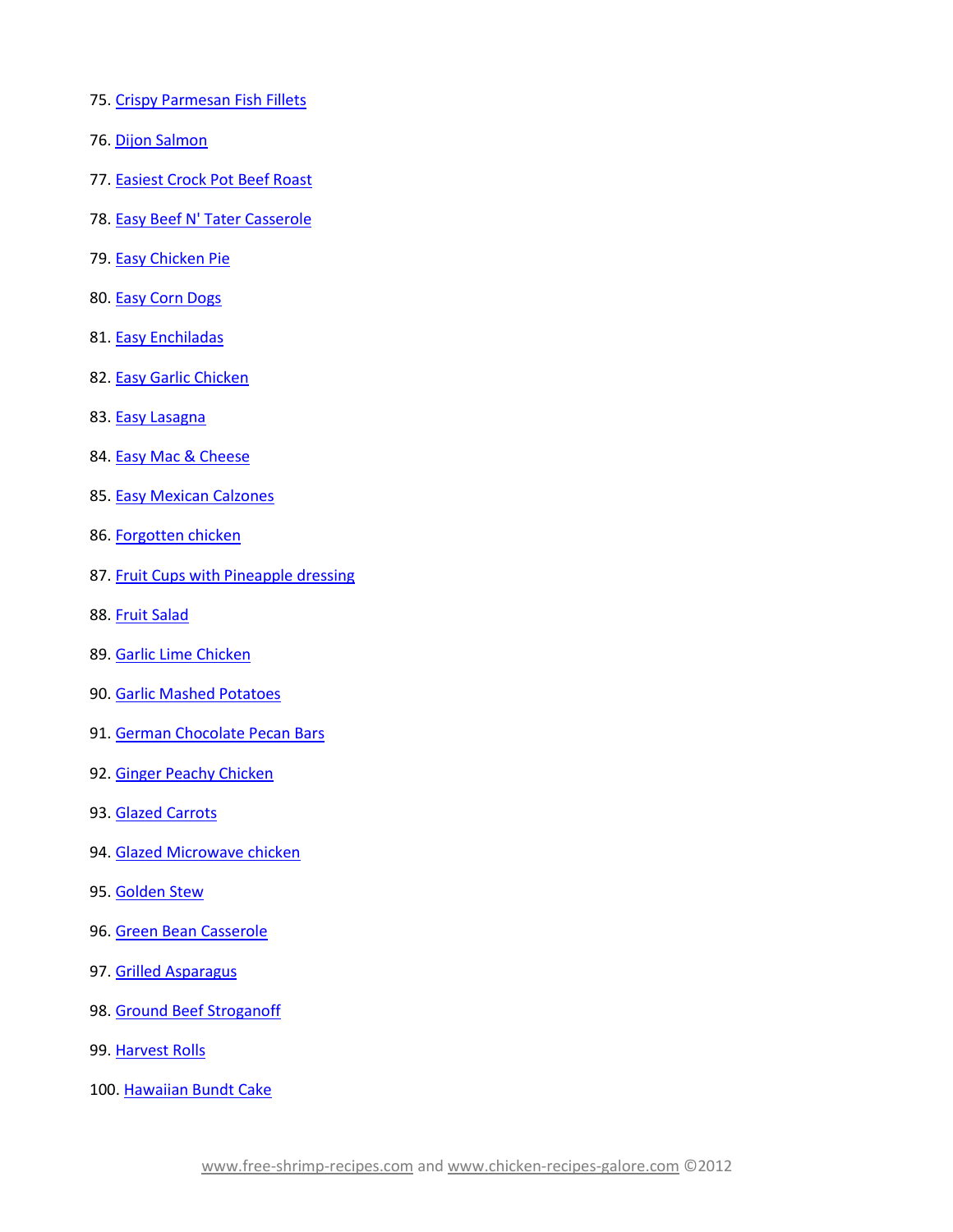- 101[. Heavenly Peach Pie](#page-26-0)
- 102. Honey Glazed Chicken
- 103. Honey Mustard Chicken
- 104. Hurry Up Pepper Steak
- 105. Irish Cream Bars
- 106. Italian Chicken
- 107. Jalapeno Corn Casserole
- 108. Jamaican Jerked Chicken
- 109. Lemon 7-Up Bundt Cake
- 110. Lemon Broiled Chicken
- 111. Lemon Pudding Cookies
- 112. Lemon Roasted Potatoes
- 113. Louisiana Dippin' Shrimp
- 114. Luscious Lemon Bars
- 115. Mandarin Pork Chops
- 116. Mango Puree
- 117. Marbled Mini Cheesecakes
- 118[. Meatballs and rice](#page-27-0)
- 119. Mexican Beef Pizza
- 120. Mexican Beef Tortilla Bake
- 121. Mexican Chicken Bake
- 122. Mexican Flank Steak
- 123. Mexican Lasagna
- 124. Mexican Supper
- 125. Moo Shu Chicken
- 126. Moroccan Chicken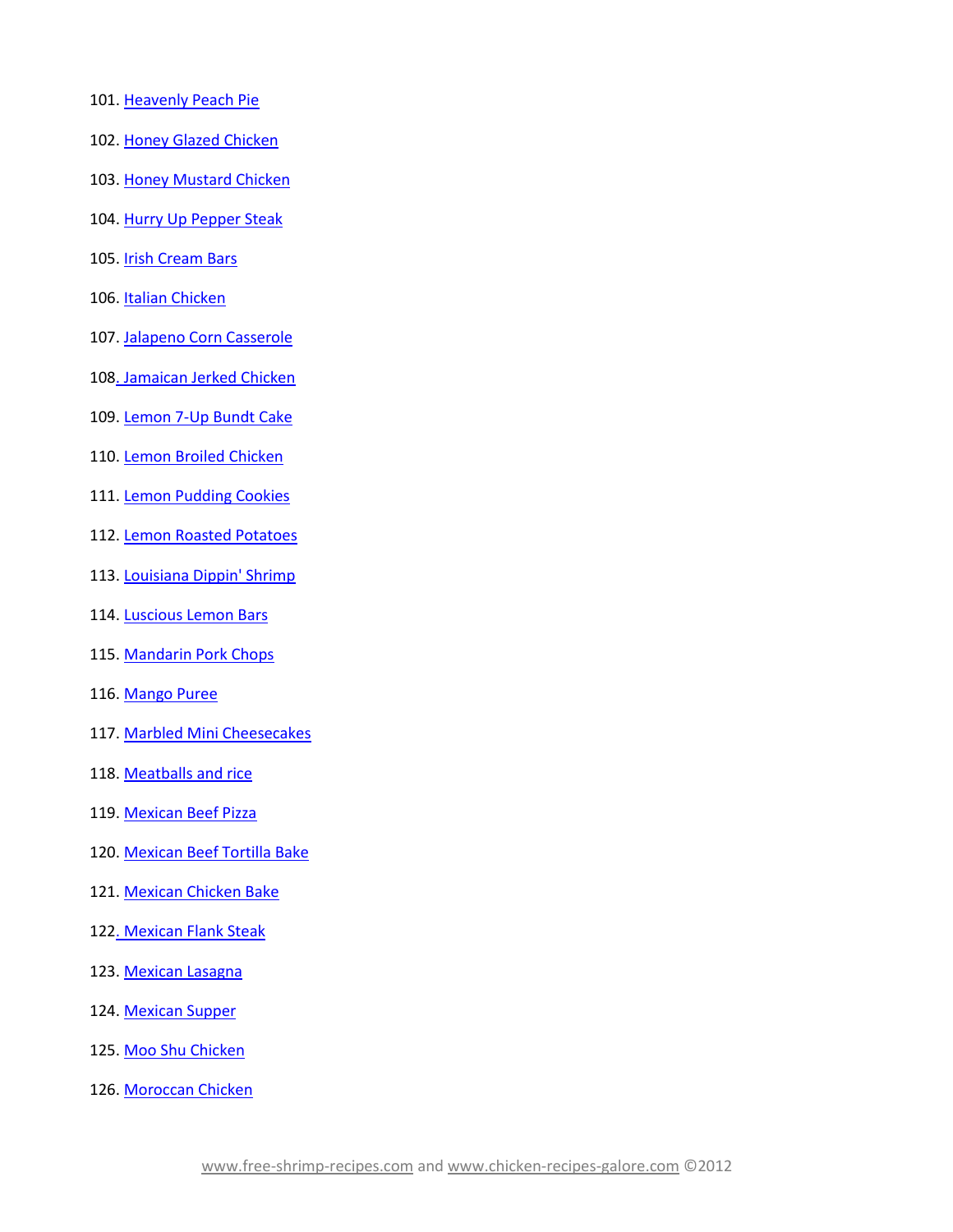- 127. New England Crab & Corn Chowder
- 128. Onion Dip
- 129. Orange Burgundy Chicken
- 130. Orange Pineapple Cake
- 131. Orange Rosemary Pork Chops
- 132. Oven Beef Stew in a Bag
- 133. Pan Fried Asparagus
- 134. Parmesan Cheese Bread
- 135. Parmesan Chicken
- 136. Party Kielbasa
- 137. Peaches & Cream Cake
- 138. Pesto Peppers with Penne
- 139. Pina Colada Muffins
- 140[. Pineapple Pork Chops](#page-28-0)
- 141. Popover Pizza for Kids
- 142. Porcupine Meatballs
- 143. Potato Crusted White fish
- 144. Quesadillas
- 145. Quick & Easy Beef & Vegetable Stew
- 146. Quick & Easy Chicken Pot Pie
- 147. Quick & Easy Cookies
- 148[. Quick & Easy Fudge](#page-29-0)
- 149. Quick & Easy Gazpacho
- 150. Quick & Easy Goulash
- 151. Quick & Easy Lemon Bars
- 152. Quick & Easy Nutty Bars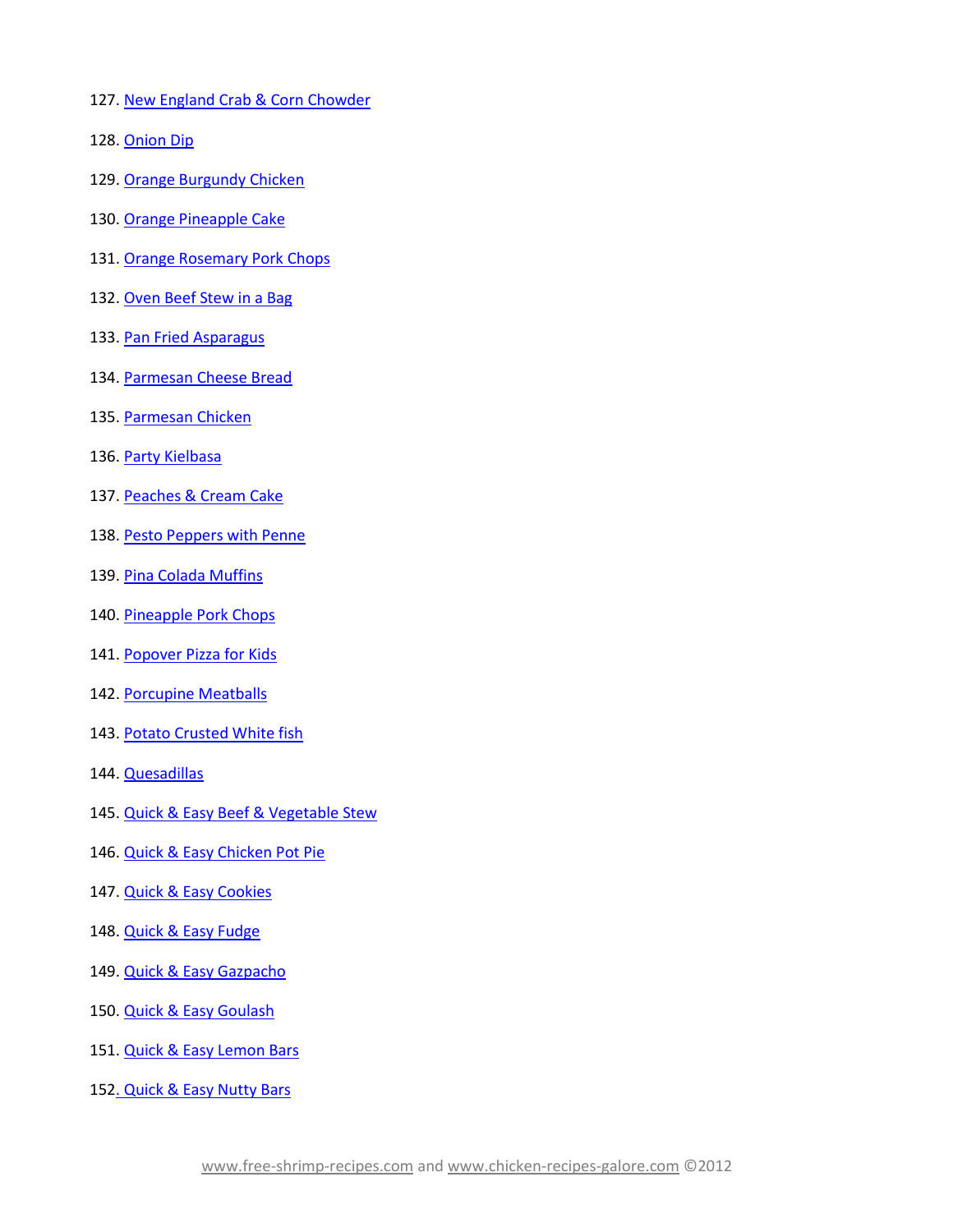- 153. Quick & Easy Pasta
- 154[. Quick Apple Squares](#page-30-0)
- 155. Quick Banana Pudding
- 156. Quick Barbecue sauce
- 157. Quick BBQ Sauce Surprise
- 158. Quick Cheese Bread
- 159. Quick Cheese Dip
- 160. Quick Cherry Dessert
- 161. Quick Chicken Divan
- 162. Quick Chicken Quesadillas
- 163. Quick Chili
- 164. Quick Cornbread
- 165. Quick Oatmeal Cookies
- 166. Quick Pasta Fagioli
- 167[. Quick Peanut Butter Fudge](#page-31-0)
- 168[. Quick Pecan Cookies](#page-31-1)
- 169. Quick Pecan Fudge
- 170. Quick Salmon Carbonara
- 171. Quick Saucepan brownies
- 172. Quick Seafood Newburg
- 173. Quick Skillet Gumbo
- 174. Quick South Western Dip
- 175. Quick Stir Fry
- 176[. Quick Vegetarian Chili](#page-32-0)
- 177. Ranch Ham salad
- 178. Red Beans, Rice & Sausage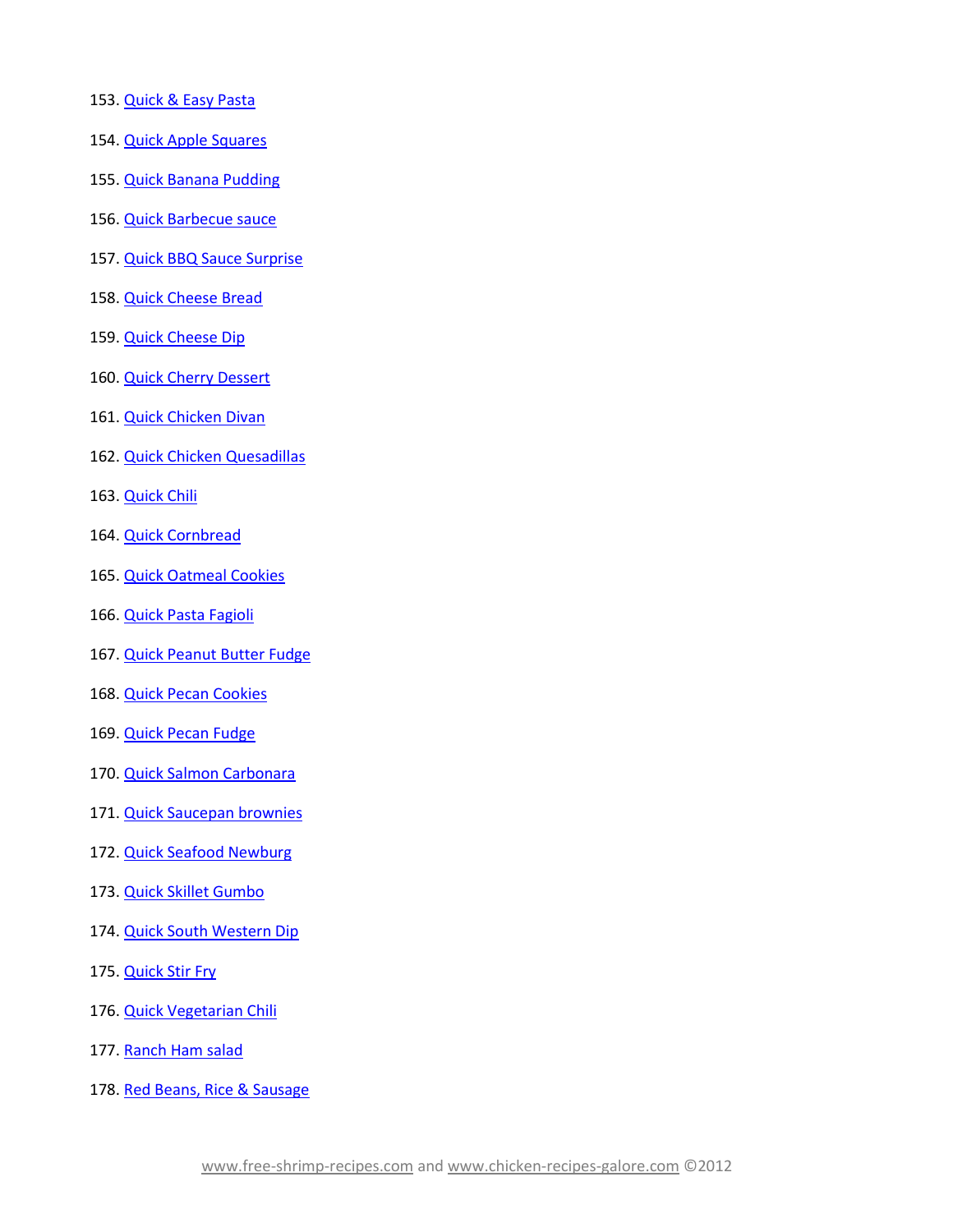- 179. Reuben Casserole
- 180. Roasted Garlic Potatoes
- 181. Salsa Chicken & Rice
- 182. Salsa Swiss Steak
- 183. Santa Fe Corn & Sausage Stew
- 184[. Santa Fe Veggie Quesadillas](#page-33-0)
- 185. Sassy Barbecued Pork & Pineapple
- 186. Sausage Brunch Casserole
- 187. Sesame Chicken & Bean Salad
- 188[. Sesame Chicken](#page-34-0)
- 189[. Shepherd's Pie](#page-35-0)
- 190. Shrimp & Corn Chowder
- 191[. Shrimp & Vegetable Salad](#page-36-0)
- 192. Shrimp Alfredo Pasta
- 193. Simple Fruit Salad
- 194. Skillet Spaghetti
- 195[. Sloppy Joes](#page-37-0)
- 196[. Smoked Turkey Club Salad](#page-37-1)
- 197. Southern French Toast
- 198. Southwestern Pizza
- 199. Speedy Chili
- 200. Speedy Meat Sauce
- 201. Speedy Swiss Steak
- 202. Spicy Green Beans
- 203. Spinach Artichoke Dip
- 204. Spinach Feta Salad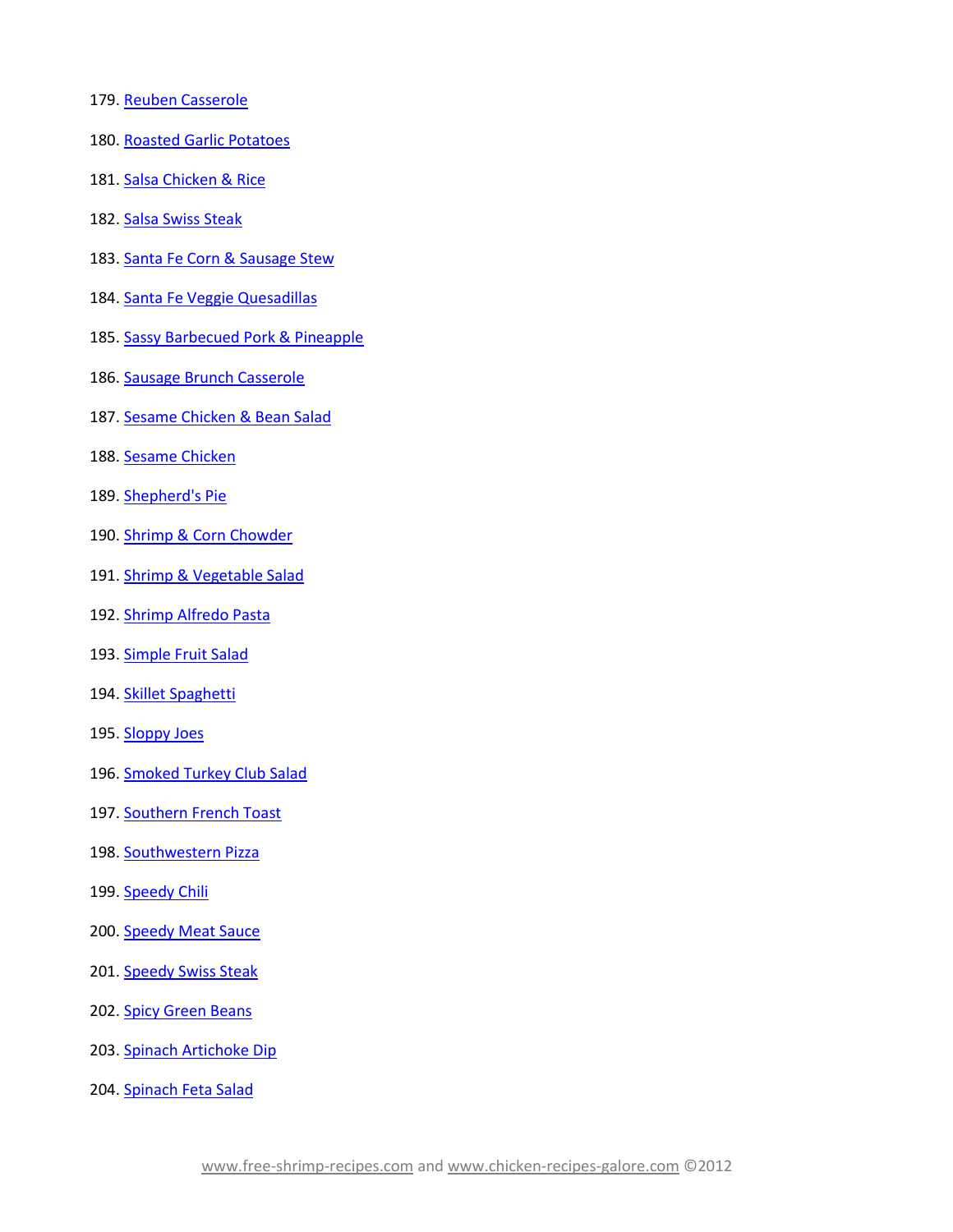- 205. Spinach Salad
- 206. Spring Fling Shrimp Stir Fry
- 207. Sweet & Sour Meatballs
- 208[. Taco Bake](#page-38-0)
- 209. Taco Cornbread Pizza
- 210. Tangy Maple Saucy Pork
- 211. Thai Noodles
- 212[. The Best Chicken Salad](#page-39-0)
- 213. Thick & Hearty Potato Soup
- 214. Three Bean Salad
- 215. Tortellini Stir Fry
- 216. Tortellini with Peas & Parmesan
- 217. Tuna & Tarragon Salad Sandwiches
- 218. Tuna Mac
- 219. Tuna Tortellini Salad
- 220[. Vegetable Casserole](#page-39-1)
- 221. Vegetable Salsa Soup
- 222. Vinaigrette
- 223. Whipped Sweet Potato Casserole
- 224. Zippy Baked Bean Chili
- Bonus Recipe #1. Outback Steakhouse Coconut Shrimp
- Bonus Recipe #2. Red Lobsters Cheese Biscuits
- Bonus Recipe #3. Chi Chi's Seafood Enchiladas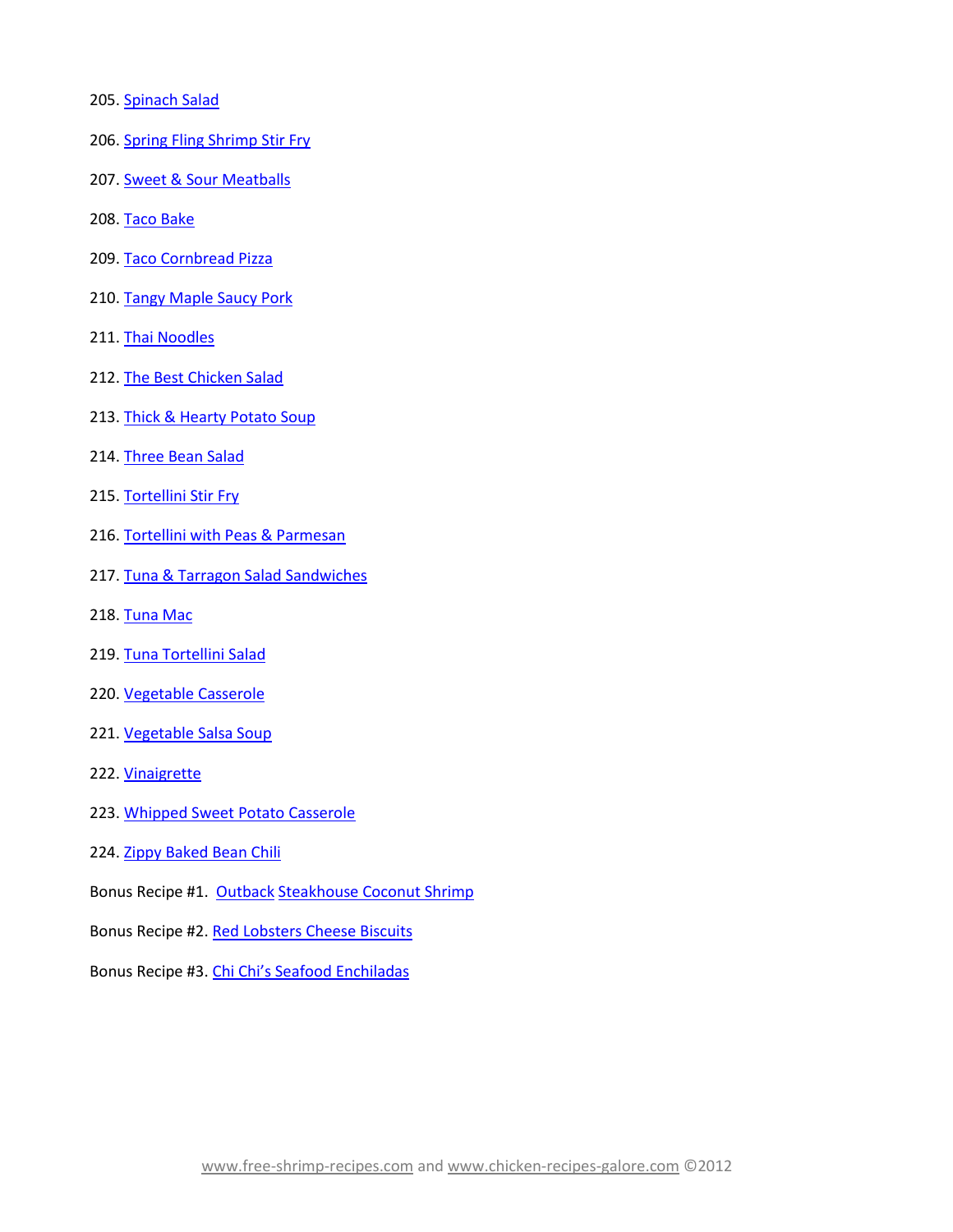#### <span id="page-10-0"></span>**1.** ALFREDO SAUCE

1/4 cup butter 1 cup heavy cream 1 clove garlic, crushed 1-1/2 cups freshly grated Parmesan cheese 1/8 cup chopped fresh parsley

Melt butter in a medium saucepan over medium low heat. Add cream and simmer for 5 minutes, then add garlic and cheese and whisk quickly, heating through. Stir in parsley and serve

#### <span id="page-10-1"></span>**2. AMBROSIA**

- 1 (20 oz.) can pineapple tidbits
- 2 oranges, peeled and segmented
- 1 tsp. lemon juice
- 1 cup grated coconut

Place pineapple in a serving bowl. Sprinkle oranges with lemon juice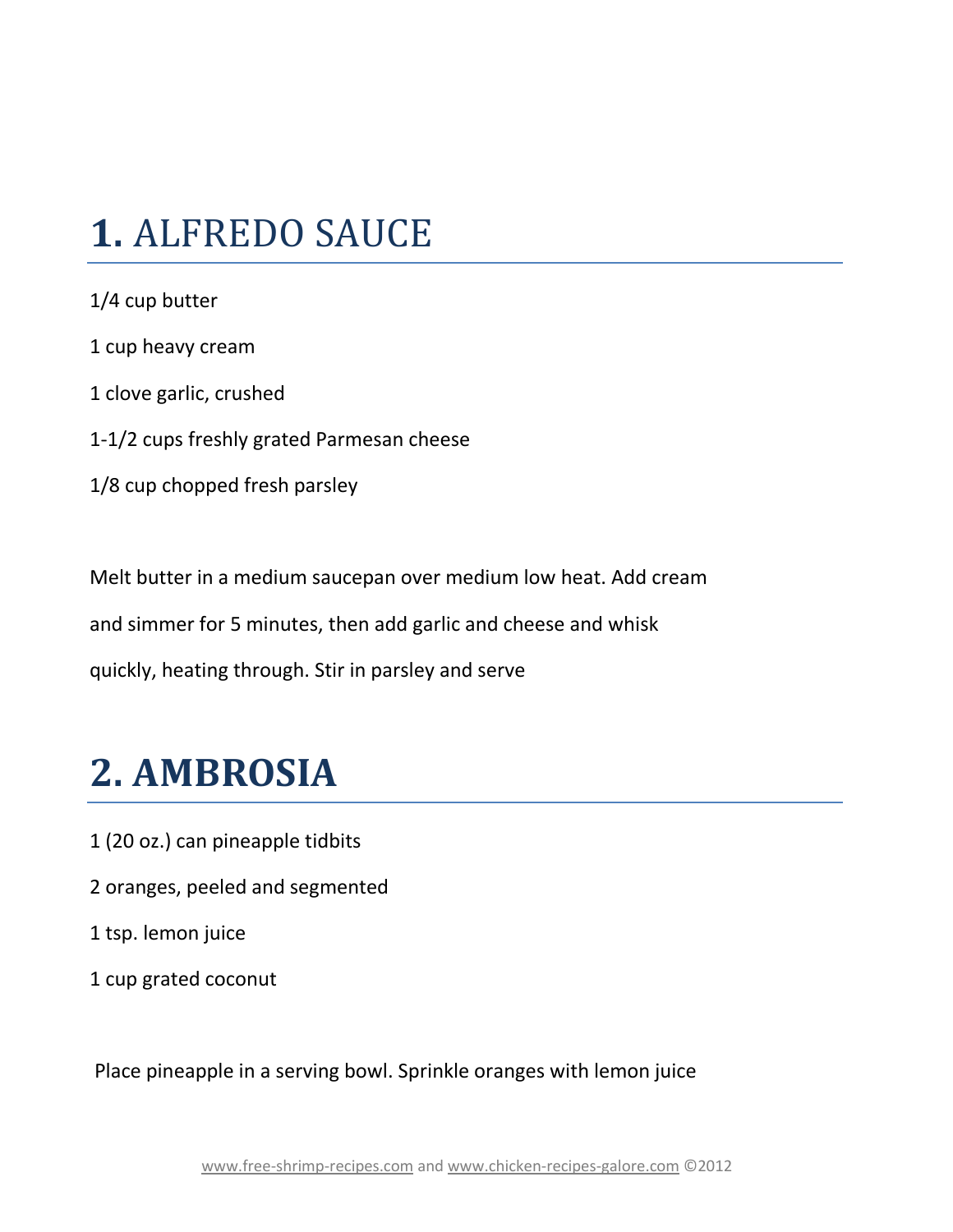and add to pineapple; stir gently. Refrigerate covered until chilled.

Drain, if desired. Add coconut and stir gently.

#### <span id="page-11-0"></span>**3. AMISH DIP**

Traditional Amish Dip/Sandwich Spread

8 ounces cream cheese

1/2 cup mayonnaise

- 1 (6.50 ounces) can tuna
- 1/2 cup olives, pitted, chopped
- 1/2 cup walnuts or almonds, chopped
- 2 tablespoons lemon juice

black pepper

Mix all of the ingredients, adding more or less mayonnaise depending

on your desire to make a chip dip, or a sandwich spread.

It was often served on dark heavy bread as a sandwich at quilting bees.

The discovery of a new dish does more for the happiness of mankind than the discovery of a star.

 **Anthelme Brillat-Savarin**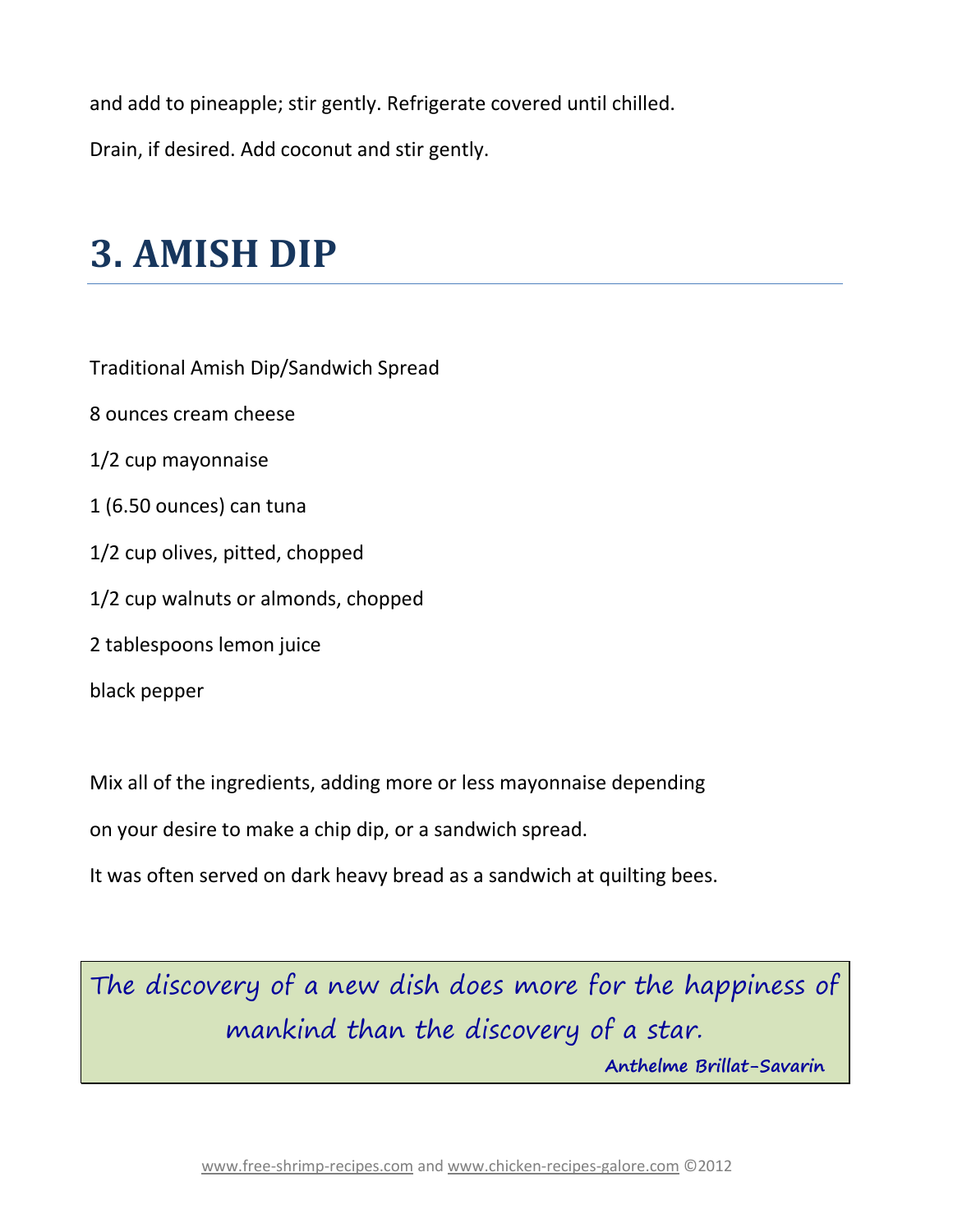### <span id="page-12-0"></span>**10. BAKED HAMBURGER DINNER**

1 package hamburger

1 package beefy onion soup mix

Preheat oven to 350

Combine hamburger and soup mix. Form meat into small patties. Line a cookie sheet with aluminum foil. Place patties on baking sheet. Cover with foil. Bake for 30 minutes or until meat is completely done.

Serve with macaroni and cheese or baked beans and a favorite vegetable on the side. OR for a one-pan complete dinner, Use baking pan instead of baking sheet. Slice potatoes and carrots and pile around meat patties. Cover with foil and bake all together. Dinner is done in one pan, lined with foil, clean up is quick and easy!

#### <span id="page-12-1"></span>**11. BAKED PASTA**

1 Large jar chunky or thick spaghetti sauce

1- 1/2 cups water

1 bag pasta (shells, bow-tie, etc.)

2 cups shredded Mozzarella cheese

Parmesan cheese

Lightly coat large baking dish with Crisco to make clean up easy.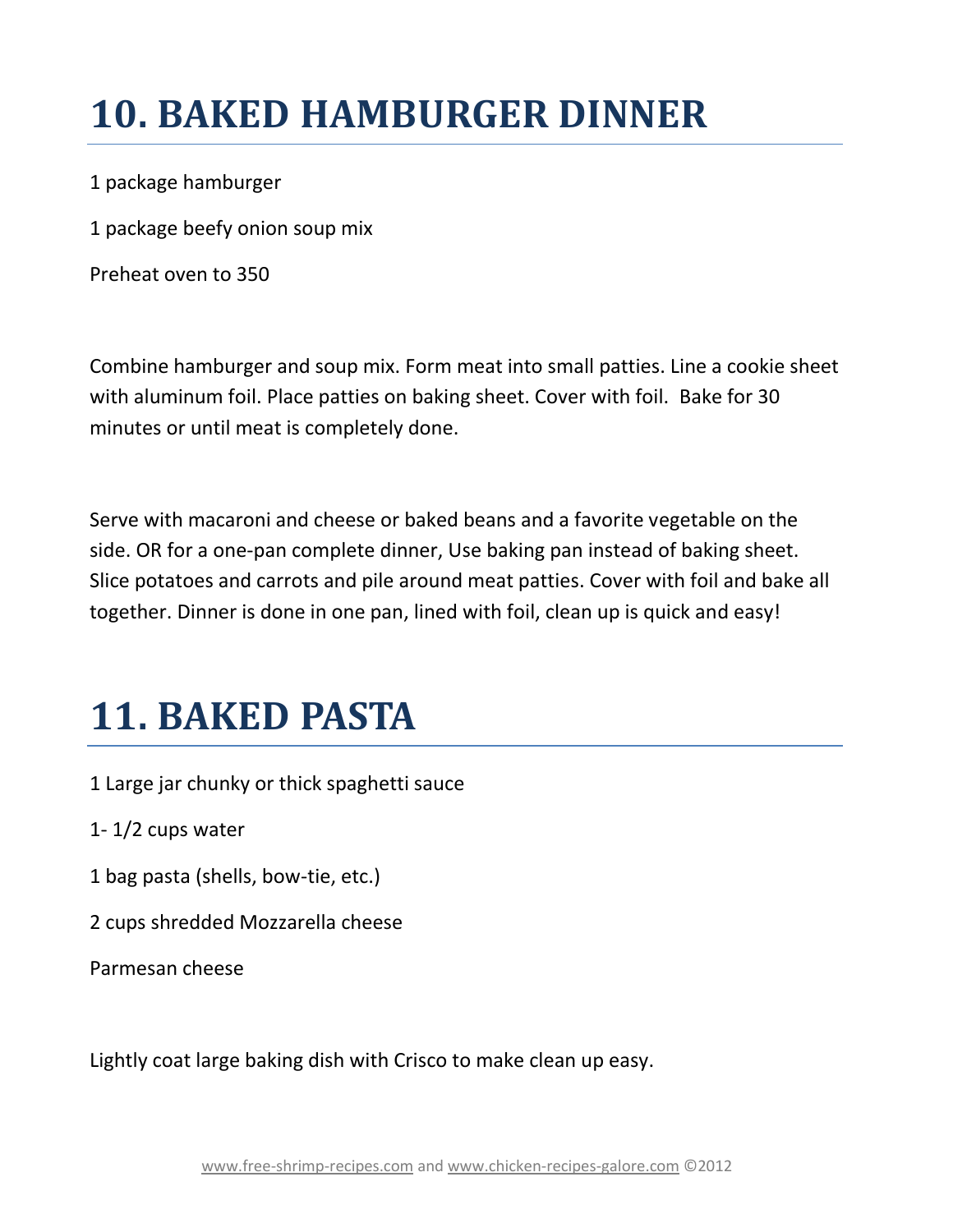Heat oven to 425 In a mixing bowl, stir sauce, water and pasta until well coated. Pour pasta & sauce into a baking dish. Cover with foil and bake for 30 minutes. Top with shredded cheese, return to oven for 10 minutes Sprinkle with Parmesan and serve.

## <span id="page-13-0"></span>**12. BAKED POTATO TOPPER**

- 2 (16 ounce) containers sour cream
- 1 (3 ounce) can bacon bits
- 2 cups shredded Cheddar cheese
- 1 bunch green onions, chopped
- May add a package of Hidden Valley Ranch Dressing for added flavor

In a medium size mixing bowl, combine sour cream, bacon, Cheddar

cheese and green onions; stir well.

Refrigerate, or serve immediately.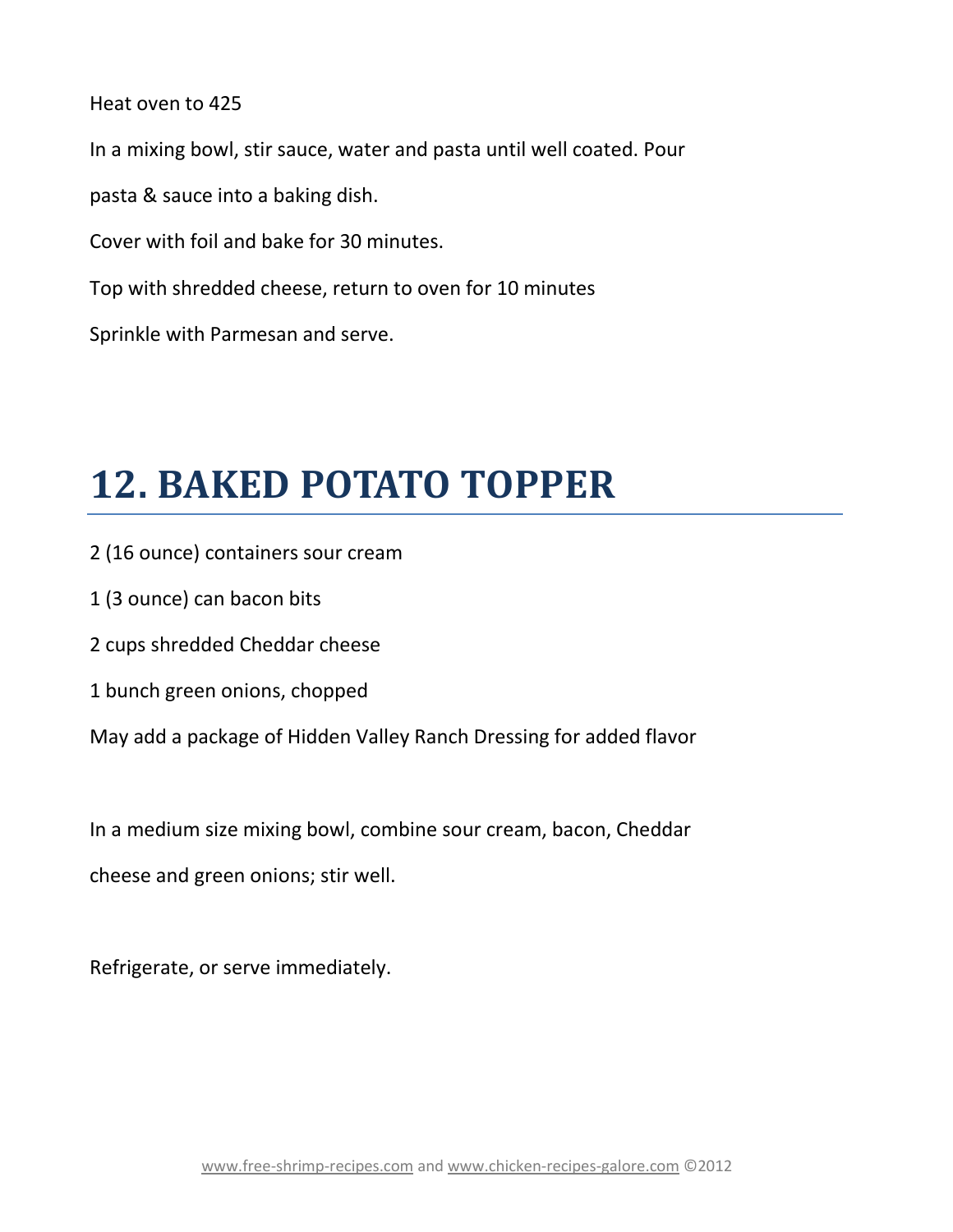#### <span id="page-14-0"></span>**21. BEEF AND VEGETABLES**

1 Tbsp. olive oil 1 16 oz. pkg. frozen vegetables (try a mixture that includes broccoli, or baby carrots) 1 Tbsp. water 1 cup stir-fry sauce 1 tsp. cornstarch 2 cups cooked roast beef, cut into cubes hot cooked rice OR cooked egg noodles

Heat olive oil in a heavy skillet. Add vegetables and 1 Tbsp. water. Stir, cover, and cook over medium heat for 3 minutes. Mix stir fry sauce and cornstarch in a small bowl. Add to skillet and stir to combine. Add beef and stir again. Cover and cook over low heat for 5-8 minutes, stirring occasionally, until vegetables are crisp-tender and beef is hot. Serve with cooked rice or egg noodles.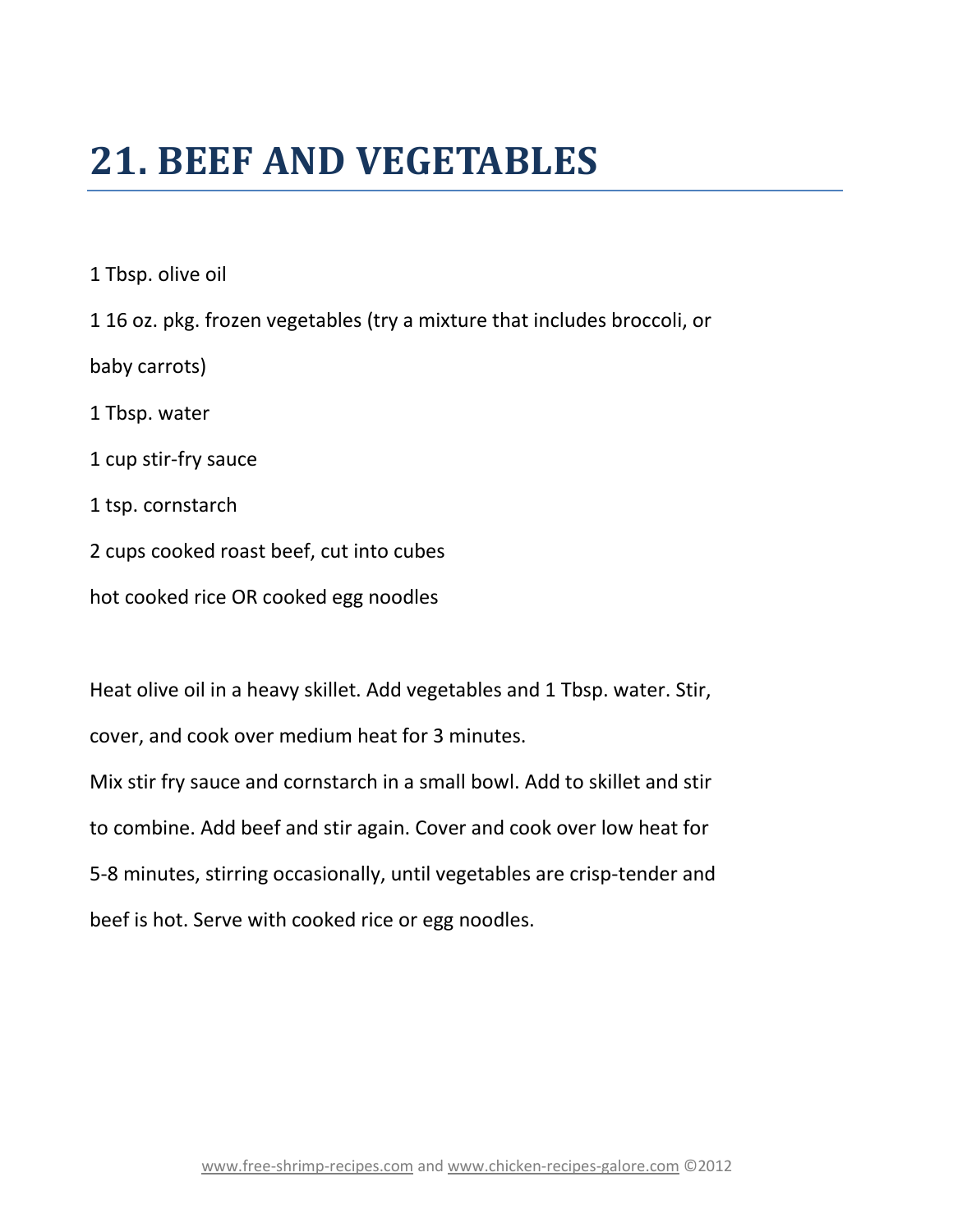## <span id="page-15-0"></span>**29. BOURBON GLAZED SALMON**

1/4 cup fat free low sodium chicken broth

1/4 cup bourbon

- 3 tablespoons tomato paste
- 3 tablespoons honey
- salt & freshly ground black pepper

3/4 lb salmon fillets

Stir together broth, bourbon, tomato paste and honey in a medium skillet on medium-high heat. When it comes to a simmer, add the salmon. Keeping the sauce at a low simmer, cook the salmon 3 minutes; turn and cook 3 more minutes. The sauce will cook to a glaze. Divide salmon between 2 plates and spoon glaze on top.

#### <span id="page-15-1"></span>**30. BREADED PORK CHOPS**

6 pork chops, 1/2 inch thick

1/2 cup dry bread crumbs or cracker crumbs

1 tsp. salt

1/4 tsp. pepper

1 egg, slightly beaten

3 tbl. oil

1/3 cup water

1/2 tsp. Worcestershire sauce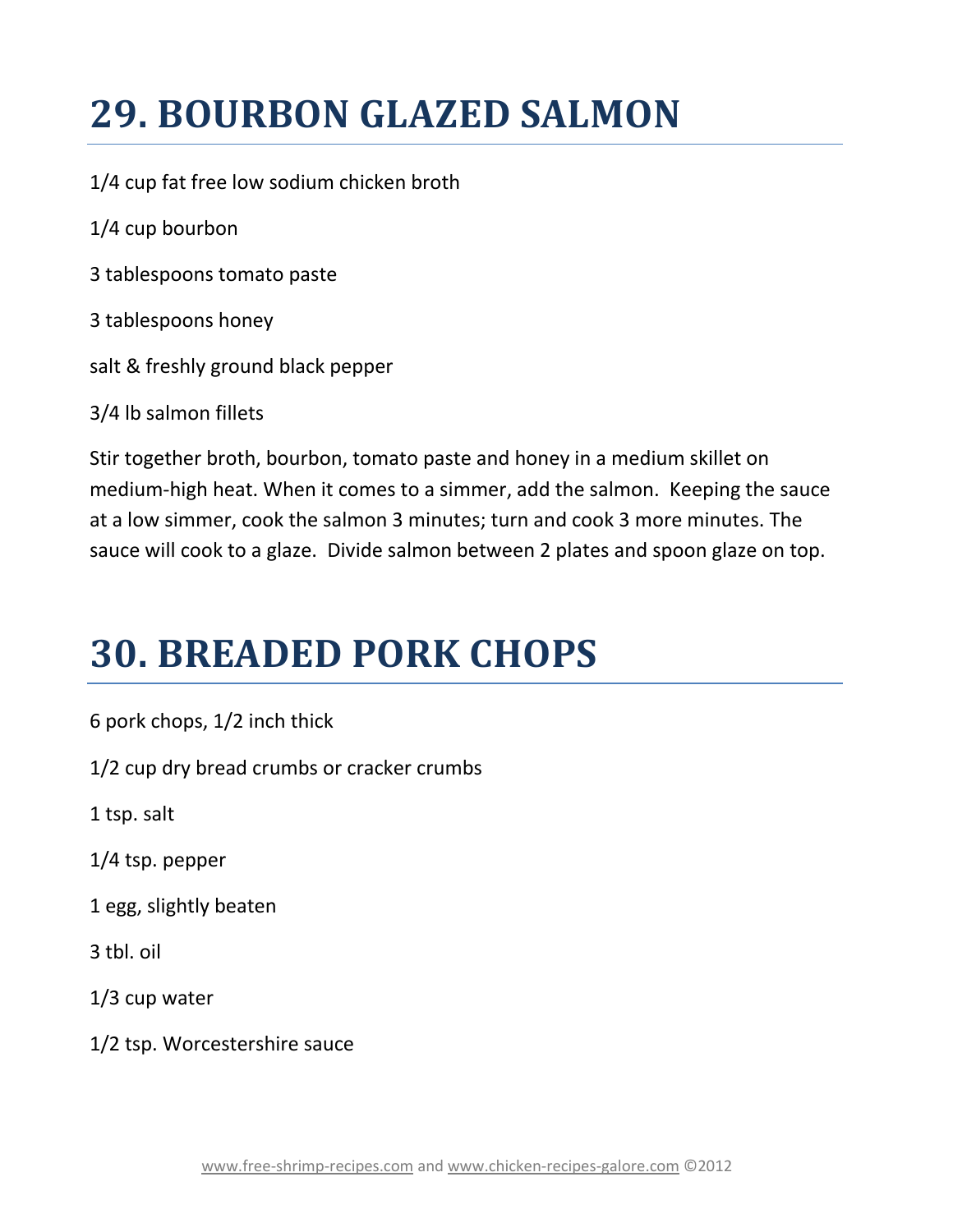In a shallow dish, combine bread crumbs, salt and pepper. Dip the pork chops into the egg, then into the bread crumbs.

Brown the chops in hot oil on both sides in a large fry pan. Add water and Worcestershire sauce. Cover and simmer 35-40 minutes, until tender. Uncover and continue cooking about 10 minutes until the coating is crisp.

## <span id="page-16-0"></span>**31. BREAKFAST BURRITOS**

To round out the meal, serve these burritos with yogurt mixed with fresh fruit.

4 slices turkey bacon

2 flour tortillas (7 inch)

2 Tbsp. shredded Sharp Cheddar Cheese

1 large egg white

1 Tbsp. chopped green chilies

Cook turkey bacon in a nonstick skillet on medium heat 8 to 10 minutes

or until lightly browned. Place 2 turkey bacon slices on each tortilla; sprinkle with cheese.

Beat egg and chilies; add to hot skillet. Cook and stir 2 minutes or until set. Divide egg mixture between tortillas; fold tortillas over filling. Top with Salsa, if desired.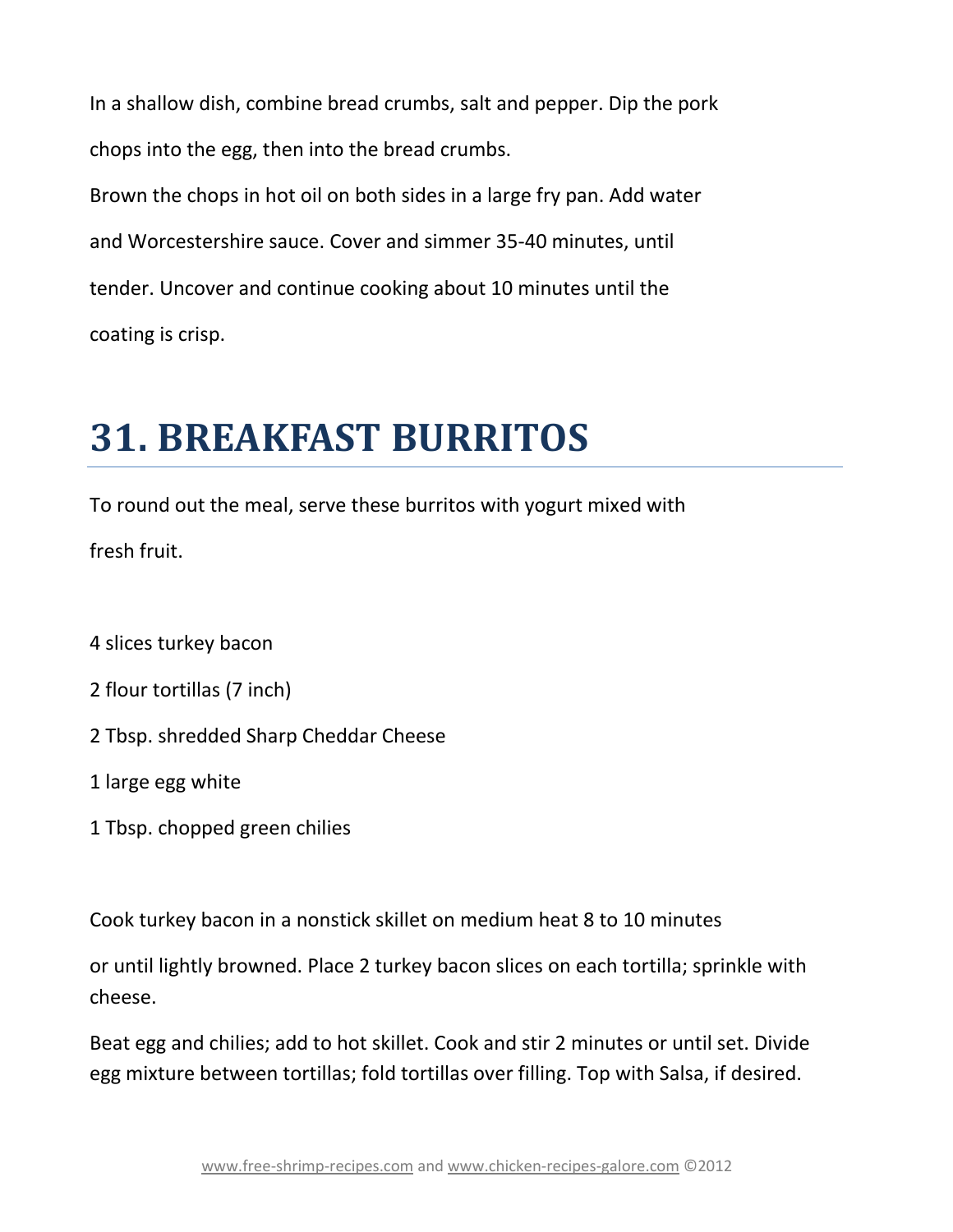## <span id="page-17-0"></span>**47. CHICKEN BURRITOS**

Set out the cheese and other fixings and let the whole gang fix for

themselves.

Estimated Times

Preparation time: 12 mins

Cooking time: 6 mins

- 1 tablespoon vegetable oil
- 1 pound boneless, skinless chicken breast halves, cut into 2-inch strips

1-1/4 cups water

1 package (1.5-oz.) Taco Seasoning Mix

8 (10-in.) burrito-size flour tortillas, warmed

Heat vegetable oil in large skillet over medium-high heat. Add chicken; cook for 3 to 4 minutes or until no longer pink. Add water and seasoning mix. Bring to a boil. Reduce heat to low; cook for 3 to 4 minutes or until mixture thickens.

Spoon chicken mixture evenly over tortillas. Top with shredded cheddar cheese, shredded lettuce, chopped green onions, sliced olives and Salsa, if desired. Fold into burritos.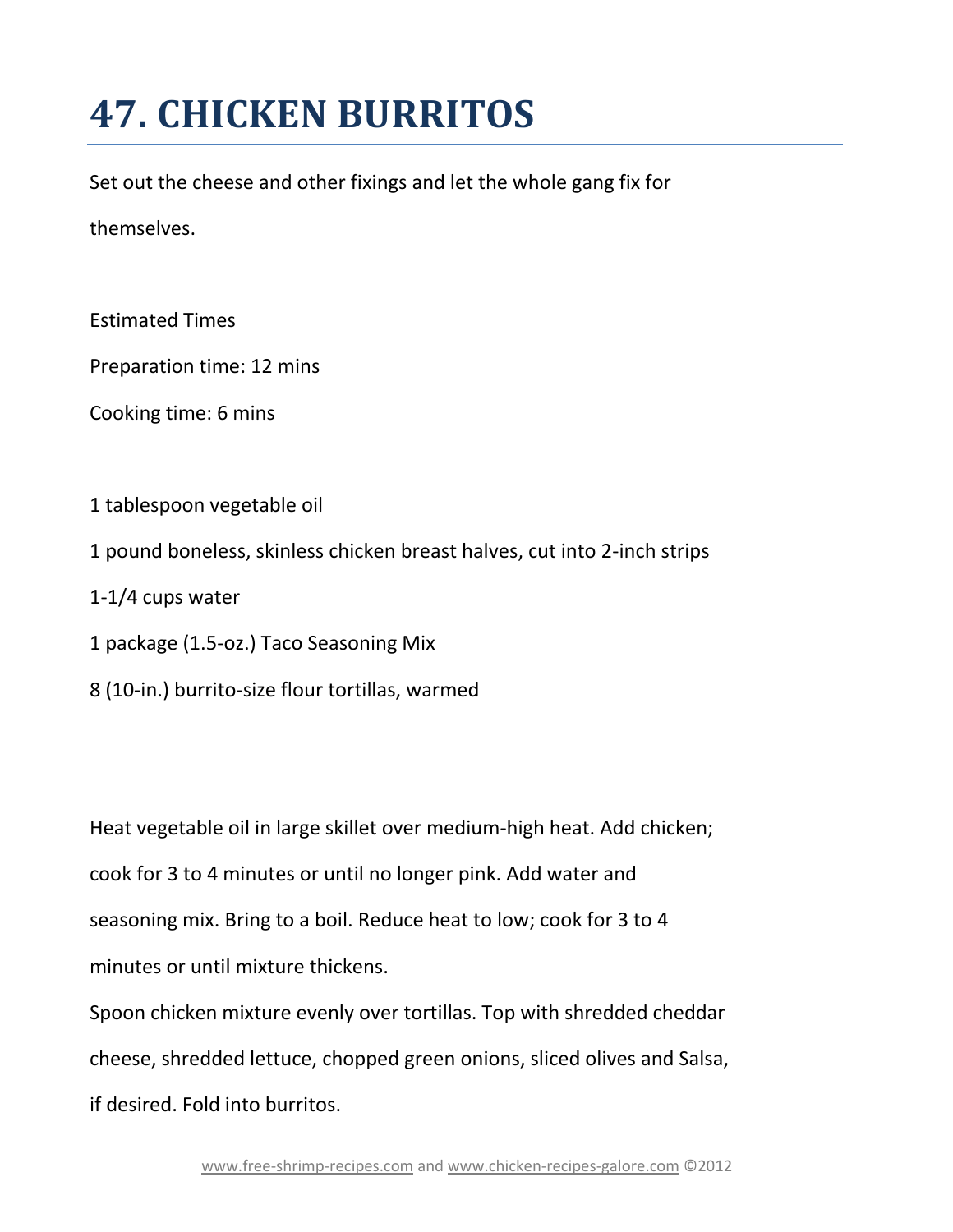#### <span id="page-18-0"></span>**52. CHICKEN MELON SALAD**

1 cup low fat mayonnaise 1/3 cup orange juice 4 boneless, skinless chicken breasts 2 cups Gemelli pasta 1 ripe cantaloupe, cut into 1" pieces

In a large bowl, combine mayonnaise and orange juice and blend well. Refrigerate while preparing rest of salad.

Bake chicken breasts at 375 degrees for 20-30 minutes if thawed and 6070 minutes if frozen, until thoroughly cooked. Let cool until cool enough to handle. Cut chicken into 1" pieces, and add to salad dressing. Cook pasta as directed on package. Drain, rinse briefly with warm water; then drain thoroughly. Stir cooked and drained pasta into mayonnaise/orange juice mixture.

Gently stir cantaloupe into the salad. Chill 1-3 hours until cold or serve immediately. 6 servings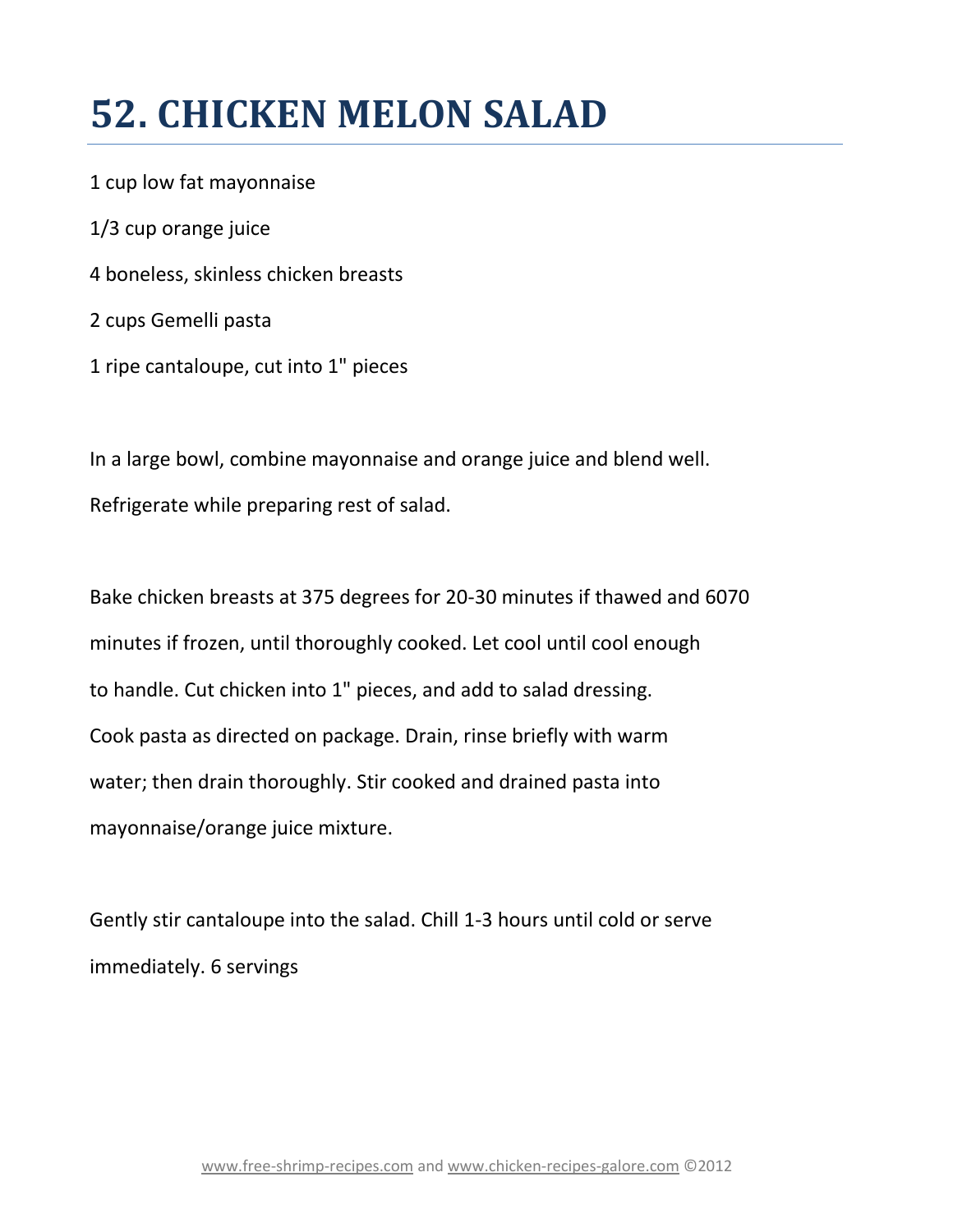## <span id="page-19-0"></span>**53. CHICKEN NOODLE BAKE**

- 1 tbsp chopped onion (or flakes)
- 3 chicken breasts (substitute canned chicken if needed)
- 1 can cream of celery soup
- 1/2 cup milk
- 1/2 cup sour cream
- 3/4 cup grated cheddar cheese
- salt and pepper
- 2 pieces of toast
- 1 twelve ounce package of egg noodles

Preheat oven to 350\*

Prepare egg noodles according to package instructions. Brown chicken and onion together Add soup, milk, sour cream and cheese, salt and pepper to taste, heat until bubbly Stir in cooked noodles. Pour chicken and noodle mixture in a 9x13 baking dish. Crumble toast on top.

Bake for 20-25 minutes until hot.

For more great easy chicken recipes visit [http://www.chicken-recipes-galore.com](http://www.chicken-recipes-galore.com/easy-chicken-recipes.html)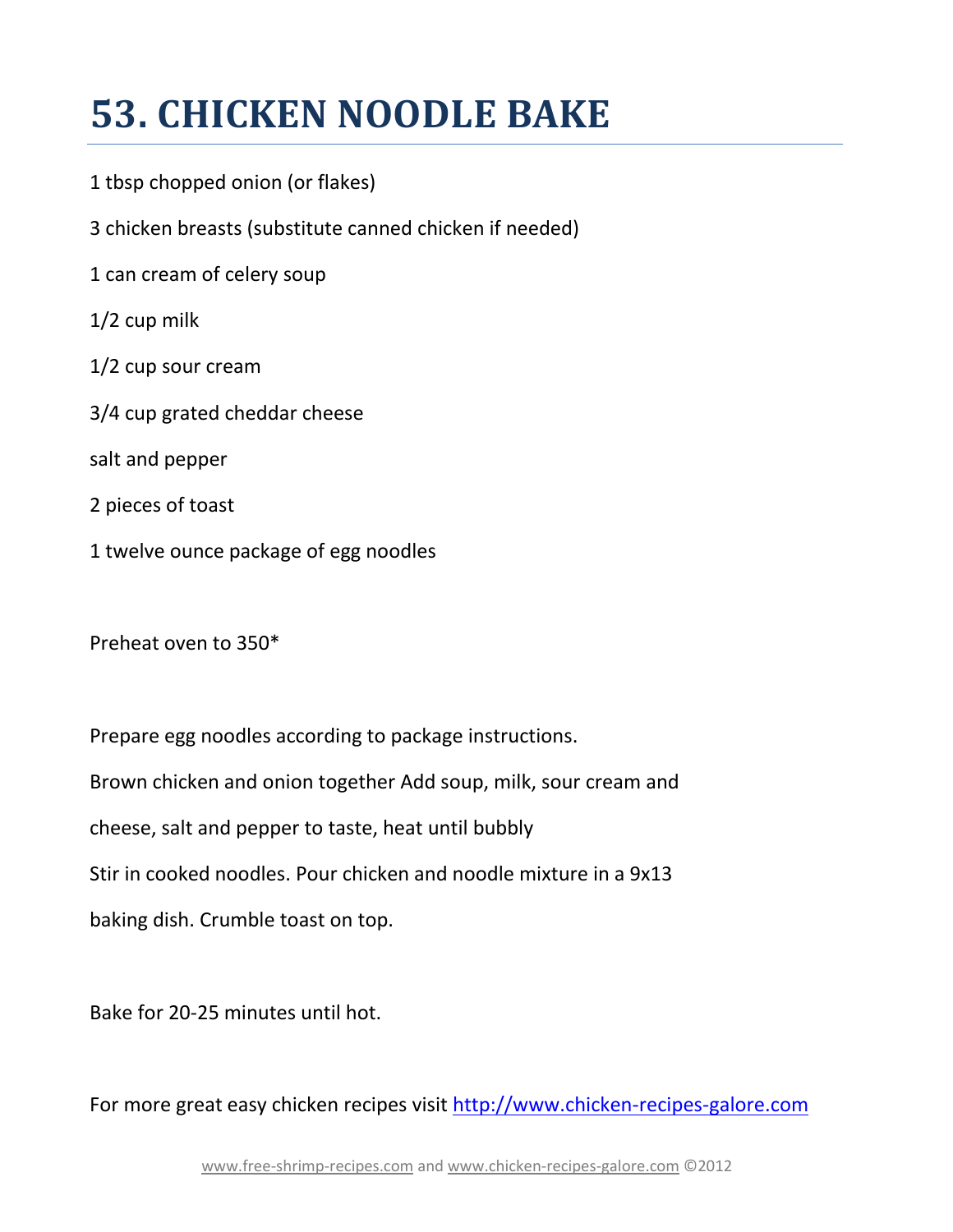### <span id="page-20-0"></span>**54. CHICKEN RANCH WRAPS**

4 flour tortillas 2 cups cooked chicken, diced 1 envelope Hidden Valley Ranch Dressing Mix 1 cup sour cream sliced black olives, if desired Salsa optional

Heat sour cream, olives (if used), and Ranch Mix in a medium saucepan; add chicken. Get everything hot without boiling.

Serve by wrapping mixture in tortilla - garnish with salsa. May also include lettuce, chopped tomato, or green onion as garnish.

"One of the very nicest things about life is the way we must regularly stop whatever it is we are doing and devote our attention to eating." - Luciano Pavarotti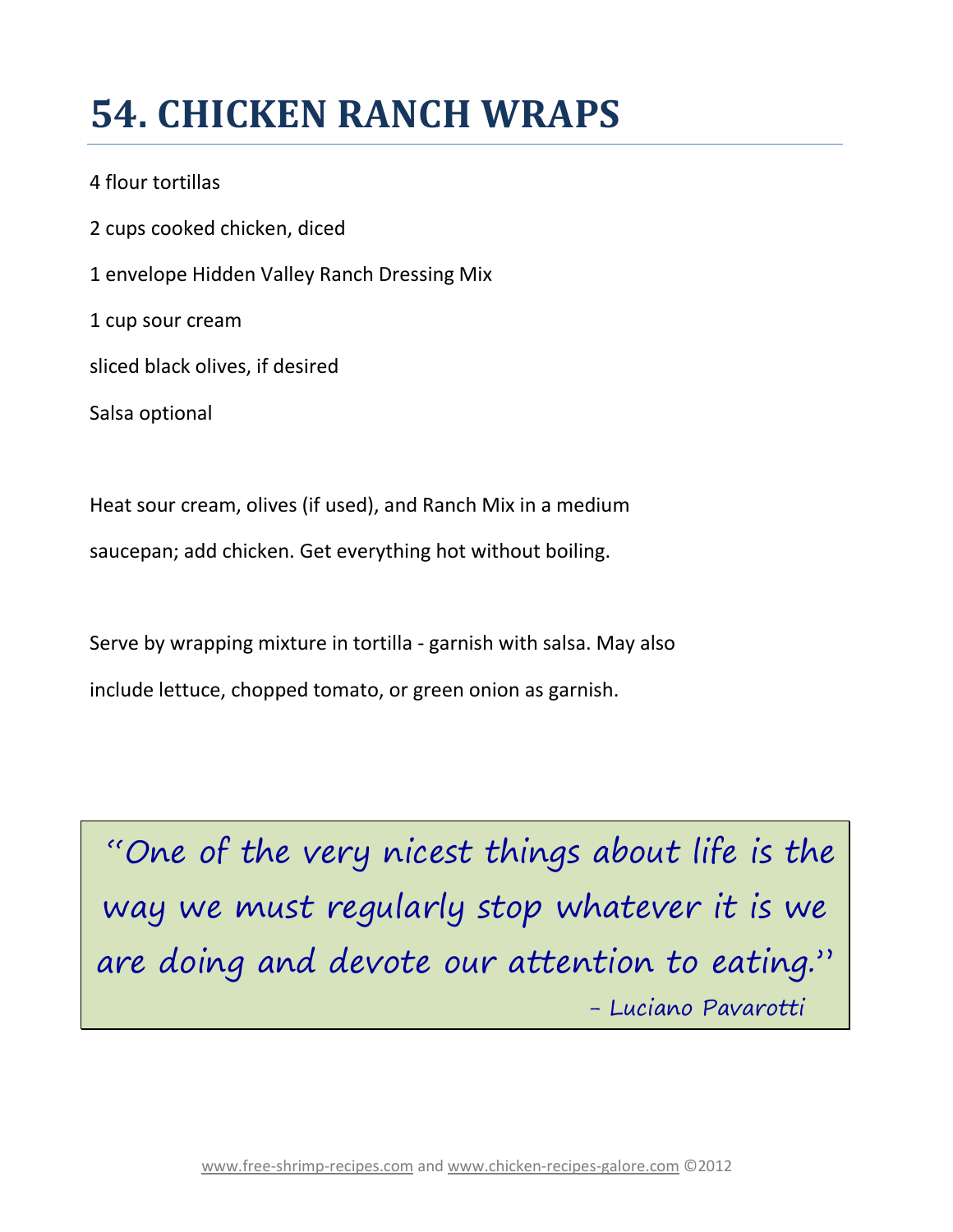#### <span id="page-21-0"></span>**78. EASY BEEF N' TATER CASSEROLE**

#### (Kid friendly supper)

1 lb lean ground beef

- 1/2 package Lipton's onion soup mix
- 1 can mushroom soup
- 1 package tater tots
- 1 cup grated cheese of choice

#### **Directions**

Press the raw ground beef in the bottom of a square baking dish.

Sprinkle with the Onion Soup mix. Spread the mushroom soup over the

top. Place a layer of frozen tater tots on top.

Bake 50 minutes, sprinkle with grated cheese and bake 10 more

minutes.

You can double the recipe and use a 13 x 9" baking dish.

Temperature: 350

Cooking Time: 1 Hour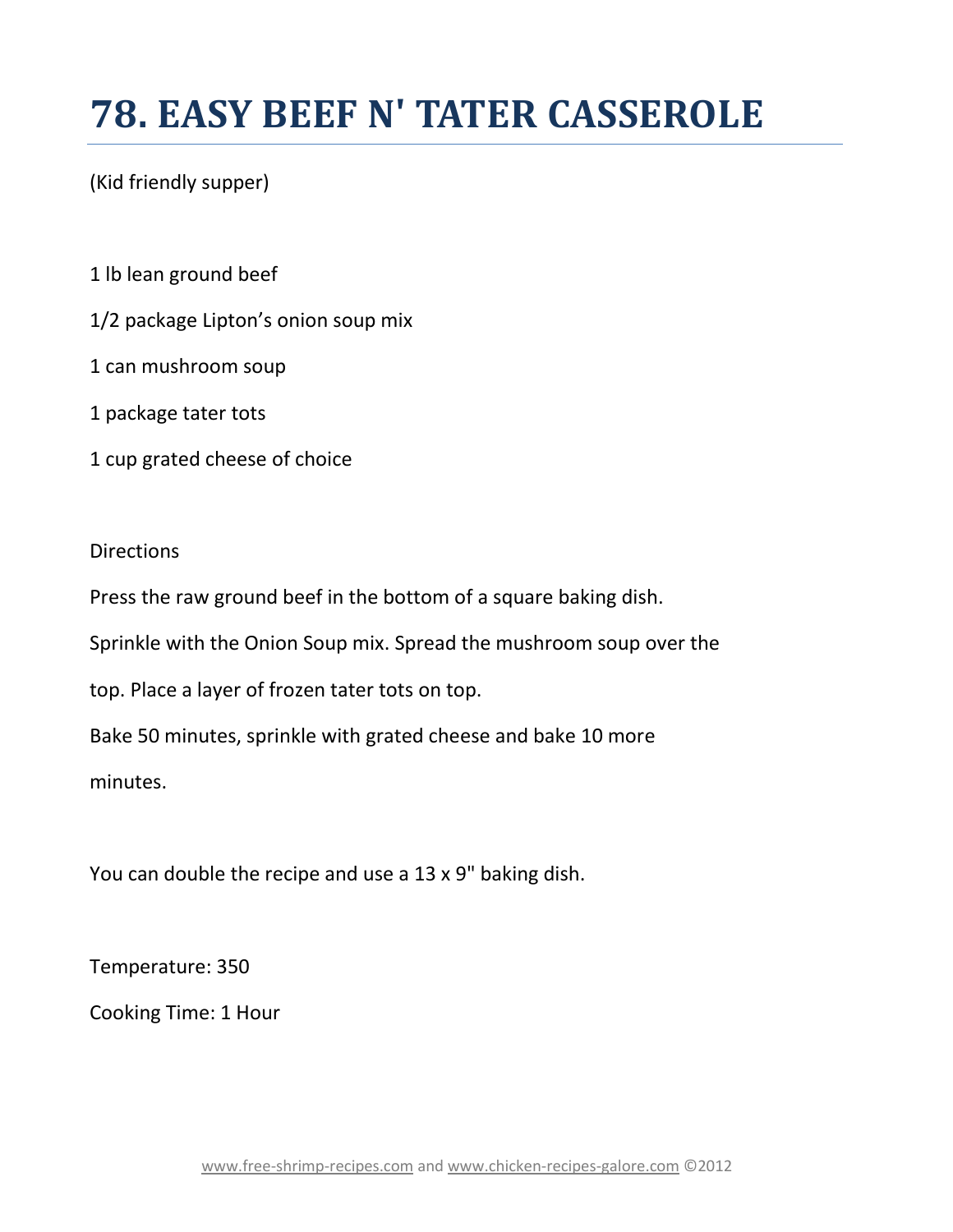#### <span id="page-22-0"></span>**80. EASY CORN DOGS**

Kids love these!!

4 refrigerated cornbread biscuits

4 hot dogs

Preheat oven to 400 degrees F (200 degrees C). Wrap a biscuit around each hot dog, pinching the dough at the end to seal. Bake until golden brown, about 10 minutes.

## <span id="page-22-1"></span>**81. EASY ENCHILADAS**

- 12 Corn tortillas
- 1 package enchilada sauce mix
- 1 lb. ground beef
- 2 tbsp. instant minced onion or 1/2 cup chopped fresh onion
- 2 cups shredded Cheddar or Monterey Jack Cheese
- 1/4 cup chopped or sliced black olives

Preheat oven to 350\*

In a medium, saucepan prepare enchilada sauce mix as directed on the package. In a large fry pan, brown the ground beef and onion. Drain excess fat. Stir 1/2 cup enchilada sauce into the meat mixture. To assemble, dip each tortilla into the sauce. Spoon about 2 tbsp. meat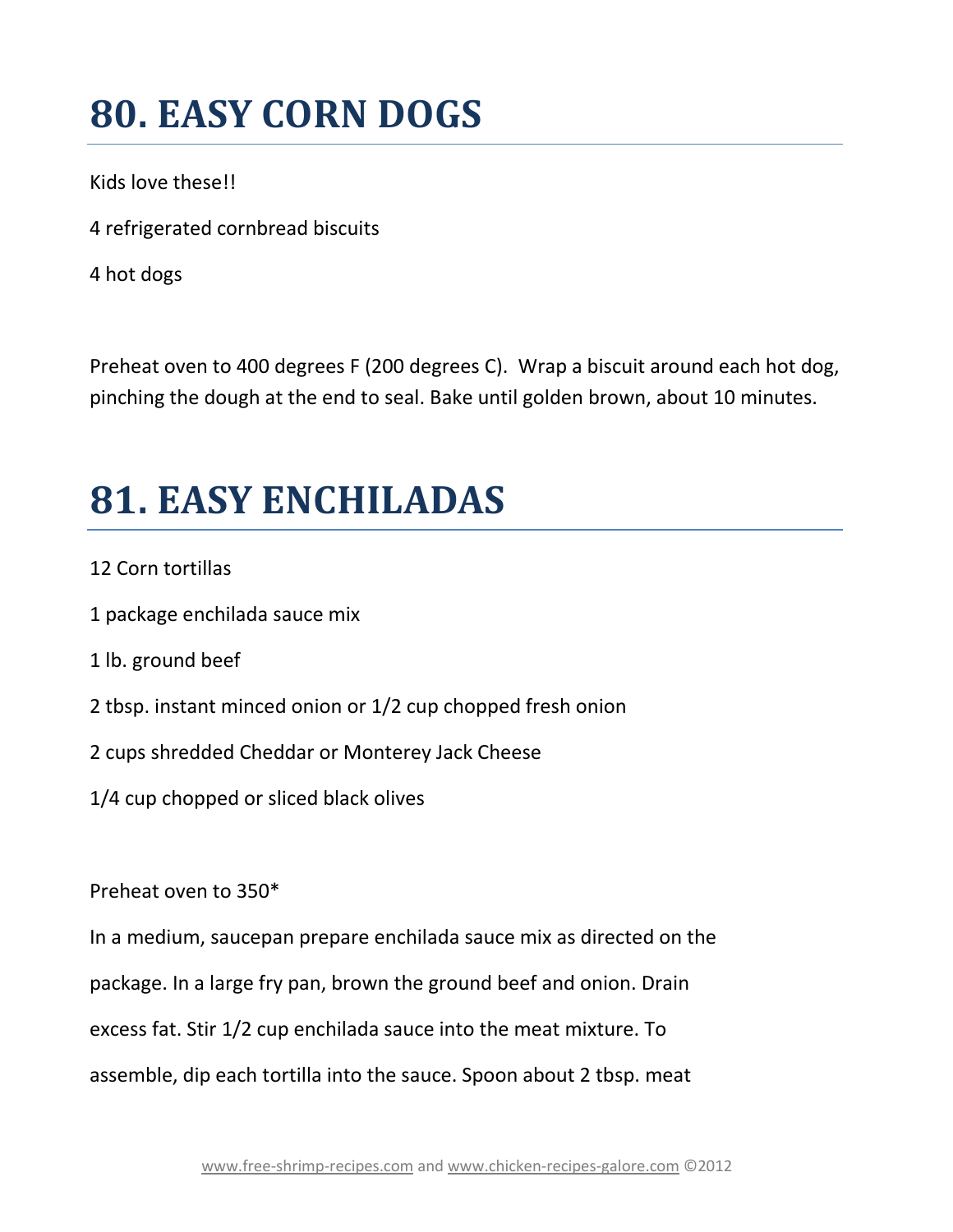mixture and 1 tablespoon cheese down the center of each tortilla. Roll into thirds and place seam side down in a 9 by 13 inch baking dish. When all the tortillas are assembled, pour the remaining sauce over the top. Sprinkle with olives and extra cheese. Cover with foil; bake for 20 minutes until heated through and the cheese is melted. Canned or homemade enchilada sauce to make 4 cups can be used for the mix.

#### <span id="page-23-0"></span>**82. EASY GARLIC CHICKEN**

3 tablespoons butter 4 skinless, boneless chicken breast halves 2 teaspoons garlic powder 1 teaspoon seasoning salt 1 teaspoon onion powder

Melt butter in a large skillet over medium high heat. Add chicken and sprinkle with garlic powder, seasoning salt and onion powder. Saute about 10 to 15 minutes on each side, or until chicken is cooked through and juices run clear.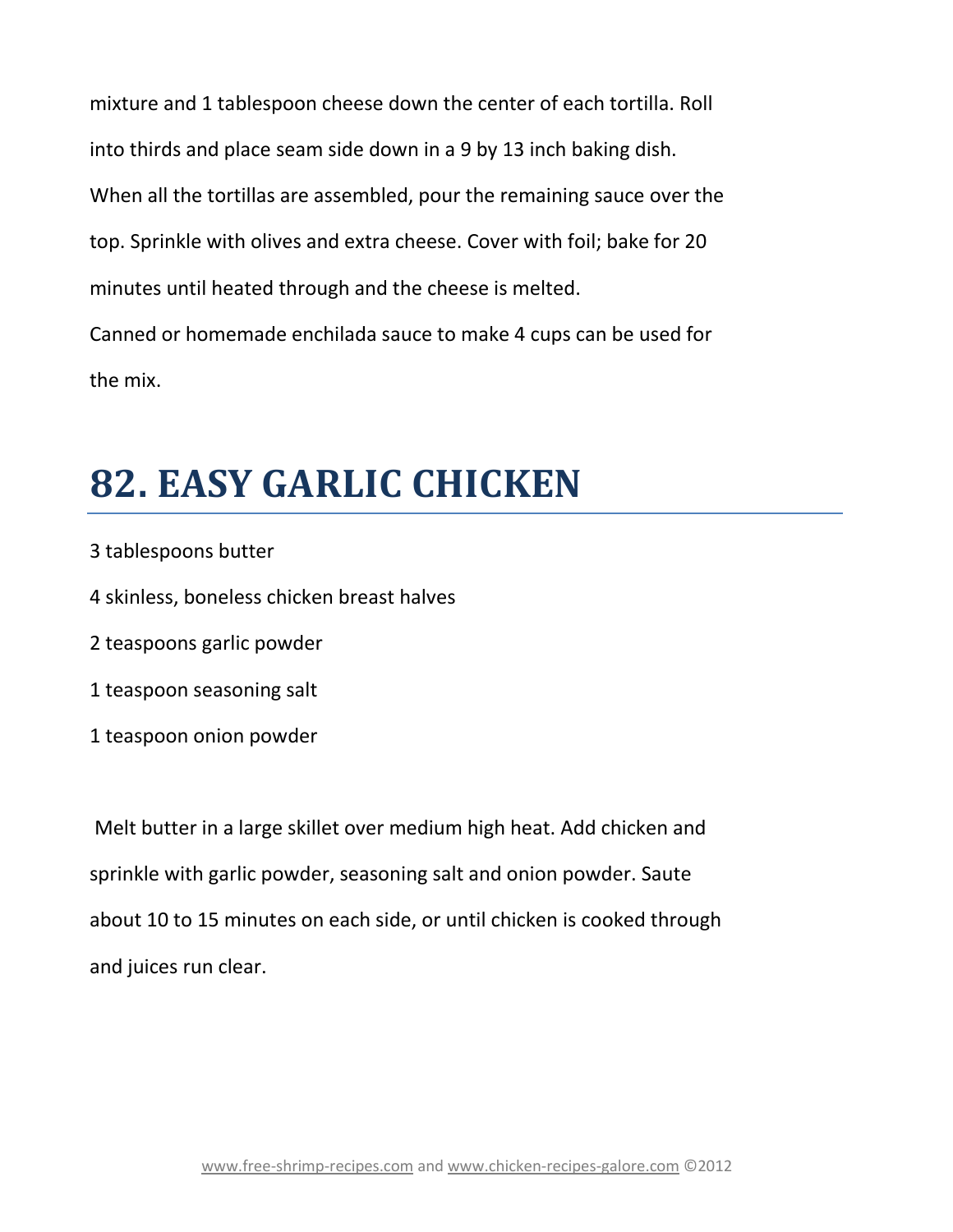## <span id="page-24-0"></span>**90. GARLIC MASHED POTATOES**

The secret is cooking the garlic with the potatoes, then mashing them up

together. A great side dish that is sure to please. Enjoy!

Preparation time: 5 mins

Cooking time: 20 mins

- 2 pounds potatoes, peeled and cut into large chunks
- 8 cloves garlic, peeled and smashed
- 1/4 cup whipping cream
- 2 tablespoons butter, softened
- 1/2 teaspoon salt
- 1/4 teaspoon ground black pepper

Add potatoes and garlic to a large saucepan; cover with 2 inches of water. Bring to a boil and simmer until tender, about 15 to 20 minutes. Drain well and put back in pan. Add milk, butter, salt and pepper; mash with a potato masher until creamy. Serve immediately.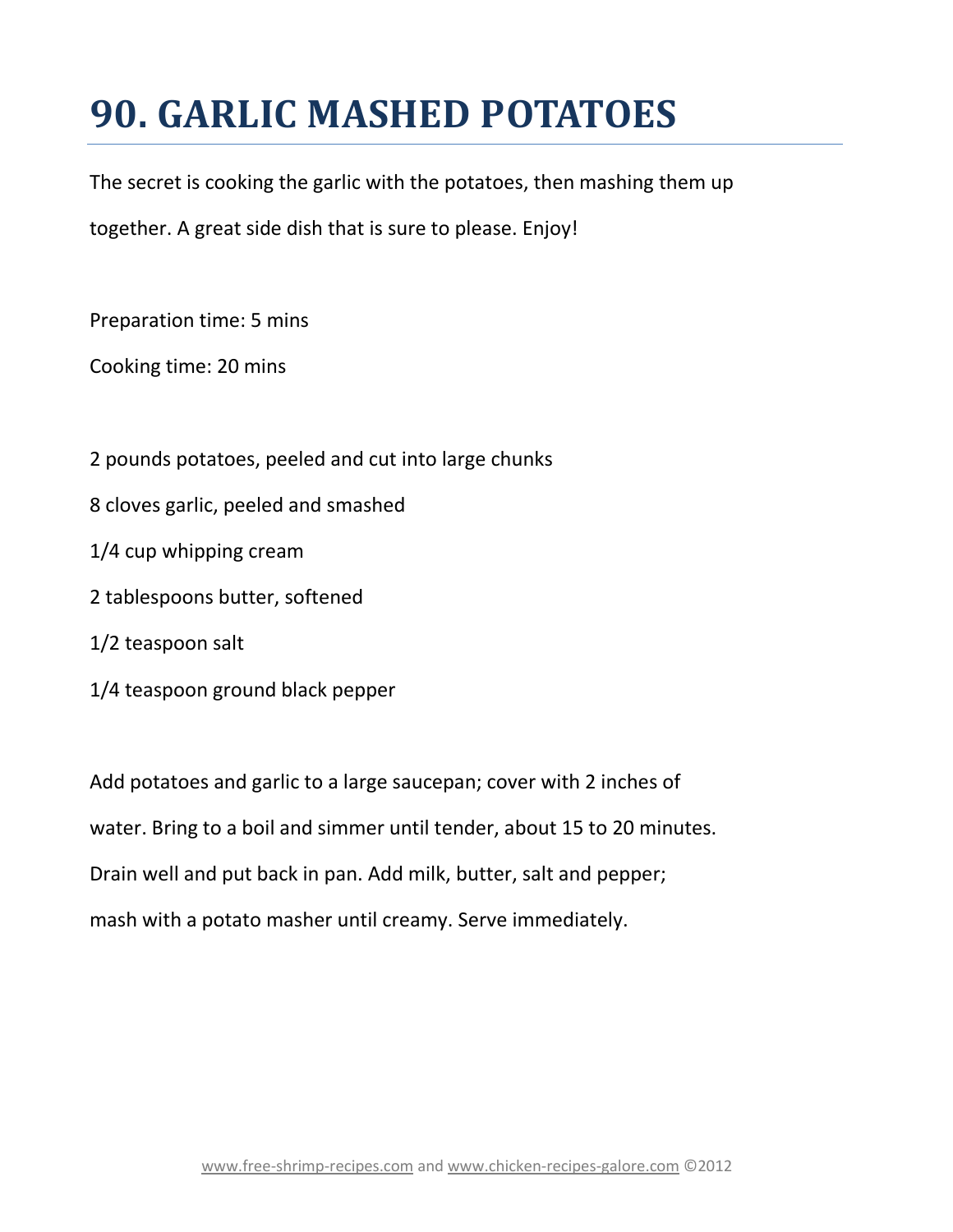## <span id="page-25-0"></span>**91. GERMAN CHOCOLATE PECAN BARS**

- 1 (18 1/4 ounce) package German chocolate cake mix
- 2 cups pecan pieces
- 4 eggs, divided
- 1/4 cup butter or margarine, melted
- 8 ounces cream cheese, softened
- 1 (16 ounce) package confectioners' sugar

In large mixing bowl, combine cake mix, pecans, 1 egg and butter; mix well. Pat mixture into bottom of 13 x 9-inch greased baking pan; set aside.

In a large bowl, blend cream cheese, remaining eggs and confectioners' sugar until smooth. Pour over cake mixture.

Bake at 350 degrees F for 45 minutes or until set.

Cool completely on wire rack. Cut into squares.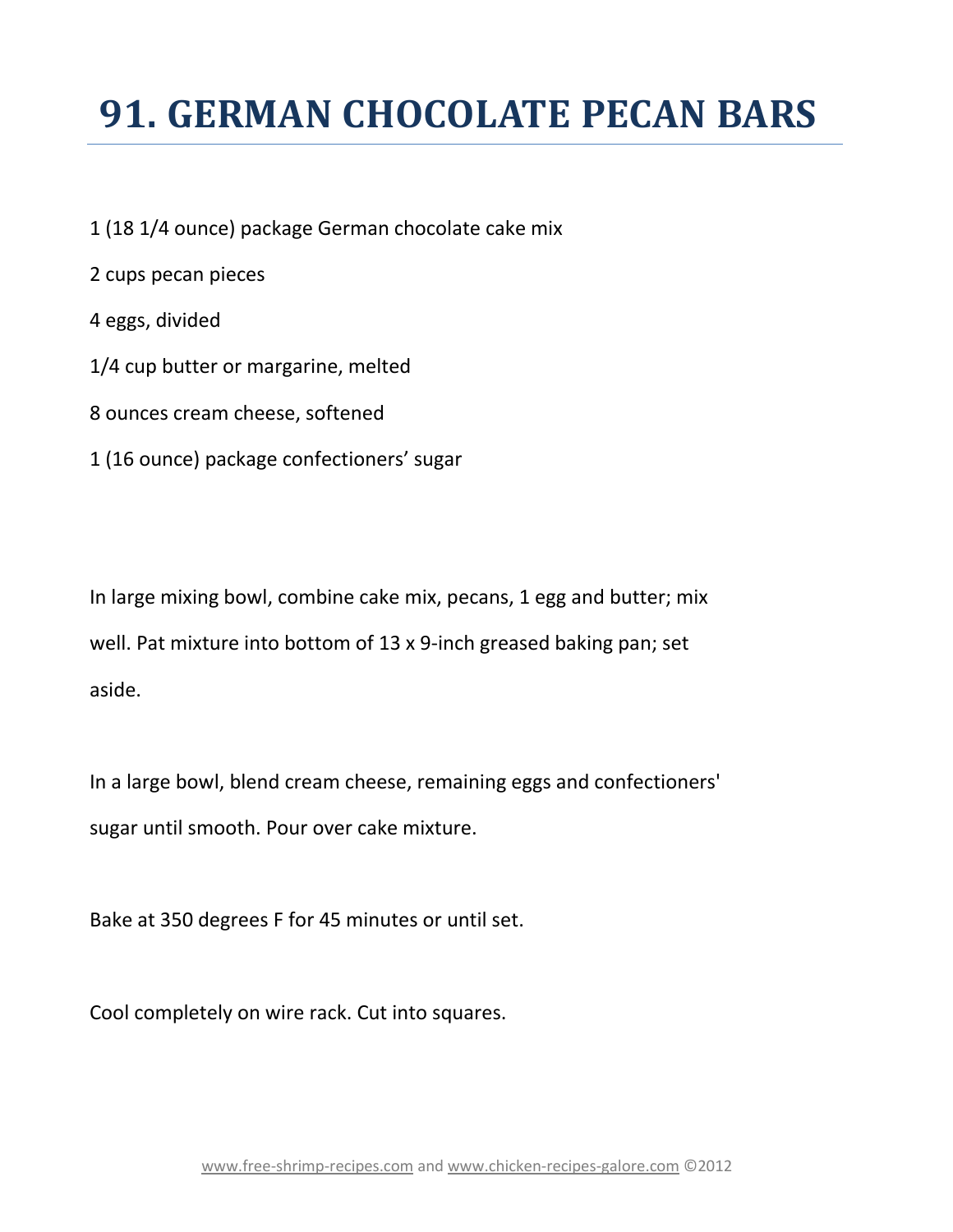## <span id="page-26-0"></span>**101. HEAVENLY PEACH PIE**

2-1/2 cups fresh peaches or 1 large can sliced peaches with juice 1 small box peach gelatin 1 (18.25 ounce) box yellow cake mix 1/2 cup (1 stick) butter or margarine 1-1/2 cups water

Preheat oven to 350 degrees.

Pour peaches into a greased 13 x 9-inch pan. Sprinkle gelatin over peaches. Sprinkle cake mix over gelatin. Dot evenly over cake mix 1 stick butter or margarine. Punch holes in mixture with knife. Pour water on top. Bake for 1 hour or until done.

This is delicious served warm with whipped topping or vanilla ice cream.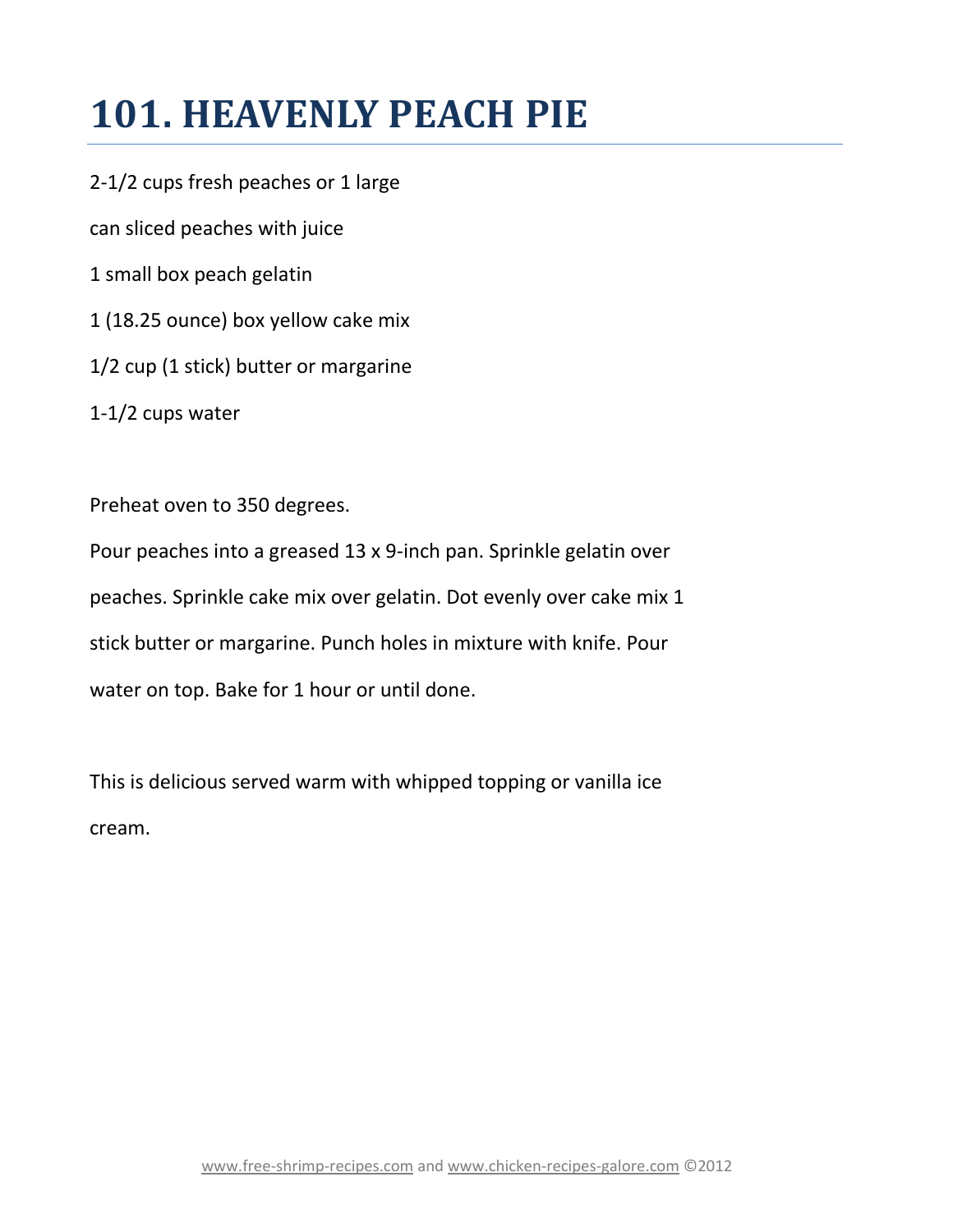#### <span id="page-27-0"></span>**118. MEATBALLS AND RICE**

1 package hamburger

1 package beefy onion soup mix

2 cans cream of mushroom soup

1 cup rice

Mix hamburger and soup mix together.

Roll meat into ½" balls. Brown in pan, until fully cooked. Add cream of mushroom soup. Cook until soup is bubbly.

Cook rice according to package directions.

Serve meatballs and gravy over rice. Add your favorite vegetable on the

side and you've got a great meal!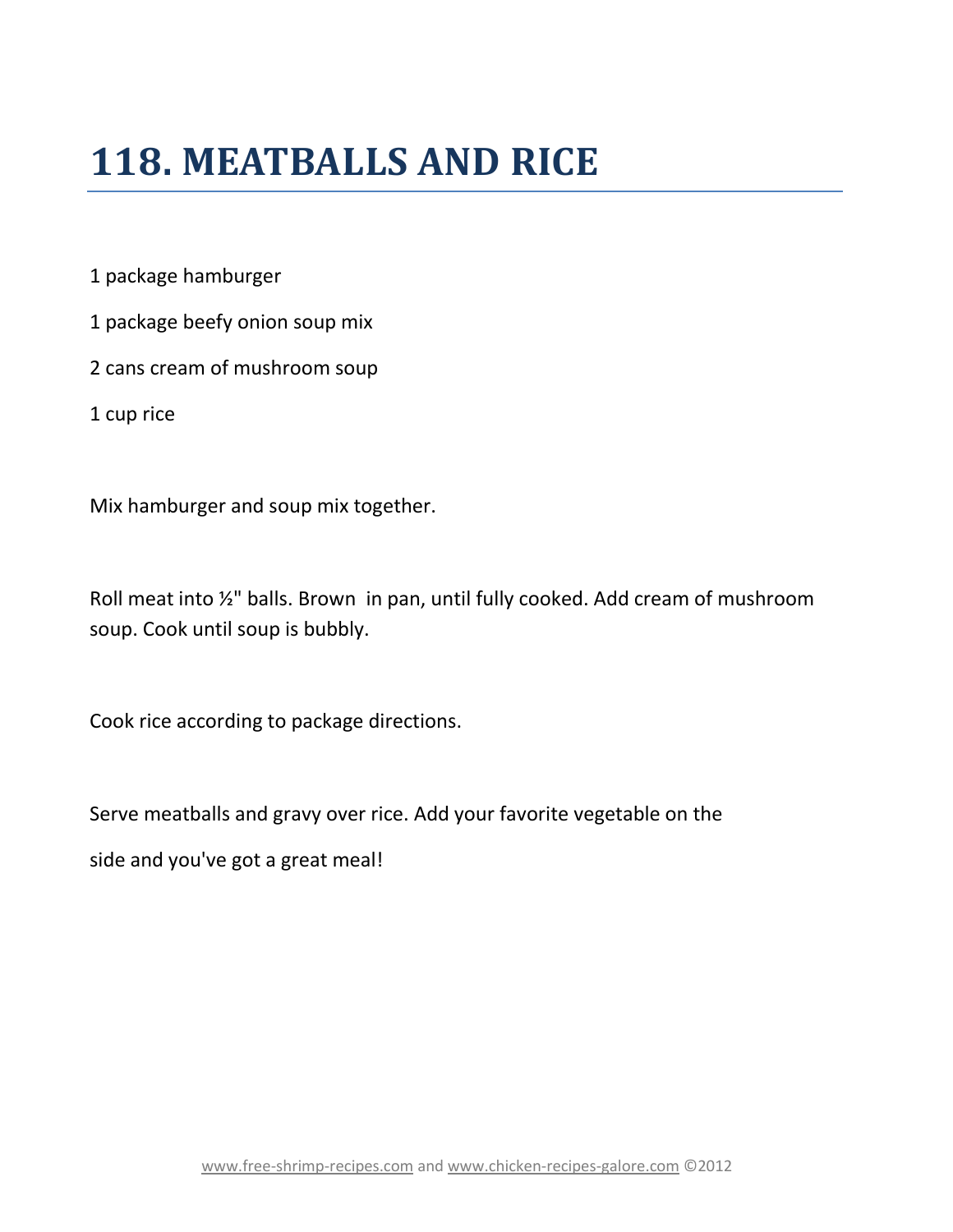#### <span id="page-28-0"></span>**140. PINEAPPLE PORK CHOPS**

- 3 Tbsp. orange juice
- 2 Tbsp. honey
- 4 1" thick pork loin chops
- 1 20-oz. can pineapple chunks, drained
- 1 Tbsp. chopped fresh mint

Mix orange juice and honey. Place pork chops on broiler pan. Brush with the orange juice mixture. Broil about 5" from heat about 5-6 minutes or until brown.

Turn, brush with more orange juice mixture and broil 6-9 minutes or until brown and to desired doneness.

In a small saucepan, combine remaining orange juice mixture, pineapple and mint. Heat to boiling, stirring occasionally.

Boil for 2 minutes and serve with the pork chops.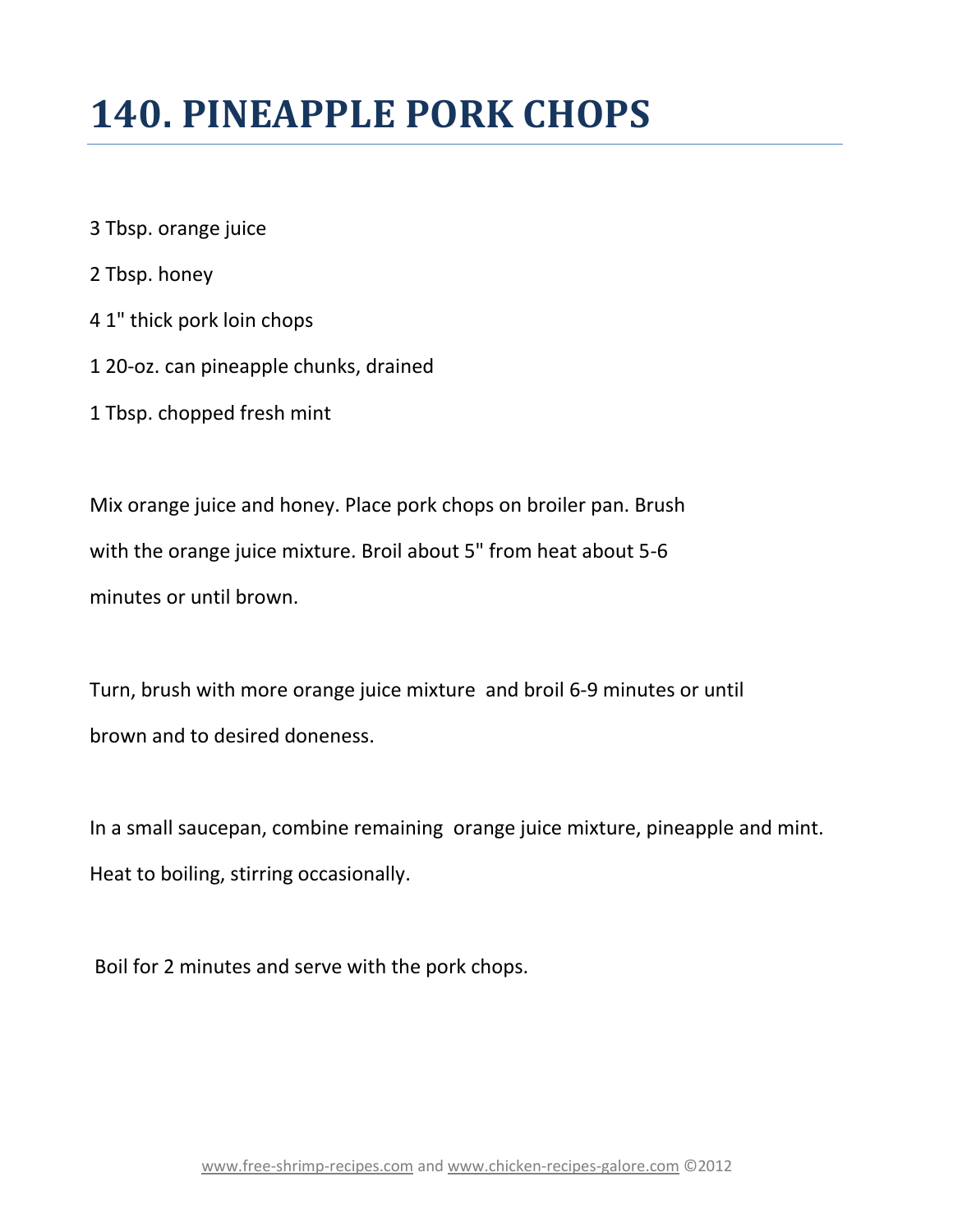#### <span id="page-29-0"></span>**148. QUICK & EASY FUDGE**

12 oz milk chocolate chips

6 oz semisweet chocolate

1 can sweetened condensed milk (14 oz)

1/3 cup confectioners sugar

1 tsp vanilla

1 cup chopped nuts

Grease an 8" x 8" pan. Microwave the chips and condensed milk,

uncovered, in a 2 quart bowl, on high, for 2 minutes. Stir until smooth.

Stir in sugar and vanilla; then add nuts until well blended. Pour into a prepared pan, and spread evenly.

Chill until firm.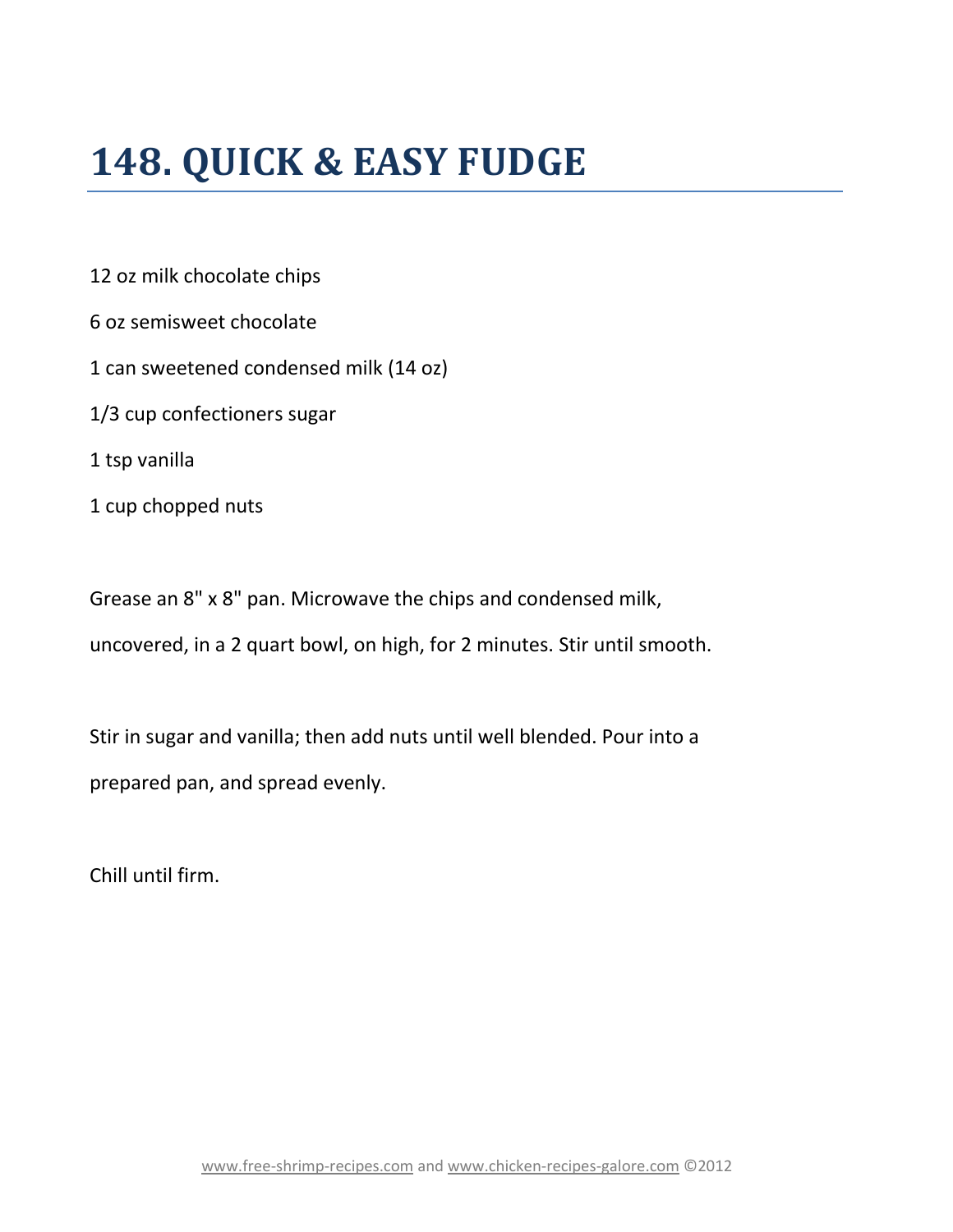## <span id="page-30-0"></span>**154. QUICK APPLE SQUARES**

3/4 cup of softened butter or margarine 1 package of white cake mix One 21 ounce can of apple pie filling 1/2 cup of flaked coconut

In a large bowl, cut butter into dry cake mix.

Set aside one cup.

Press remaining mixture into 13x9 inch baking pan.

Spoon pie filling evenly over cake mixture.

In a small bowl, combine reserved cake mixture and coconut.

Sprinkle over pie filling.

Bake at 350 degrees for 45 minutes or until golden brown.

Cool slightly before cutting in 3 x 1 1/2 inch bars.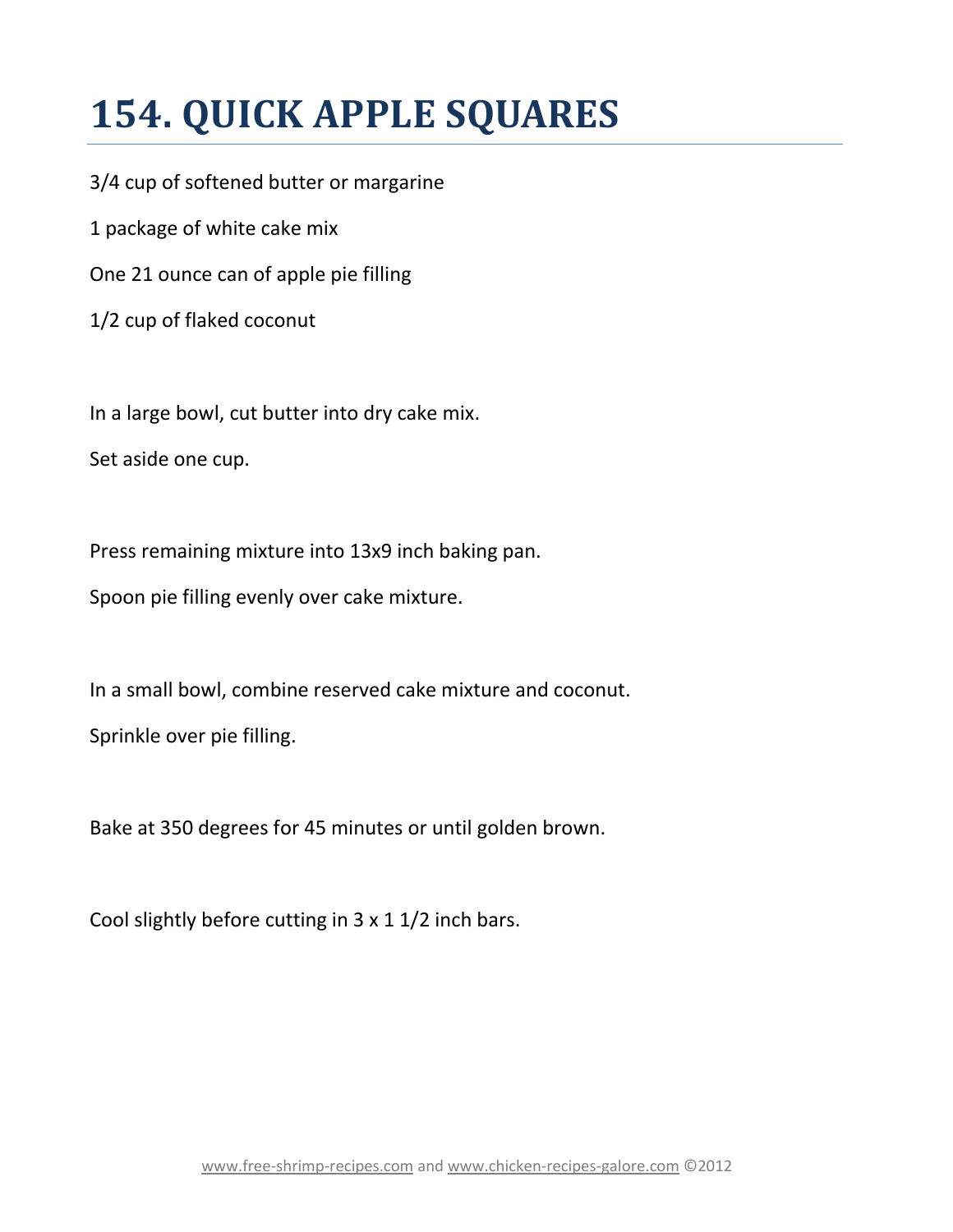## <span id="page-31-0"></span>**167. QUICK PEANUT BUTTER FUDGE**

1 cup creamy peanut butter

- 1 cup butter or margarine
- 1 cup chopped nuts
- 1 lb. box powdered sugar

Melt peanut butter and butter in a medium saucepan, stirring constantly. Add nuts and stir to combine. Remove from heat and sift in powdered sugar, stirring until well blended. Pat out in a 9x9x2-inch pan; refrigerate until firm. Cut into squares.

#### <span id="page-31-1"></span>**168. QUICK PECAN COOKIES**

- 1 pkg. Duncan Hines butter recipe cake mix
- 1 stick margarine
- 2 eggs
- 1 cup pecans

Chop pecans; melt butter. Mix all the ingredients. Will be stiff. Drop on

cookie sheet. Bake at 350 degrees until brown (about 10 to 15 minutes).

OPTION: Chocolate chips, coconut, or other nuts may be used.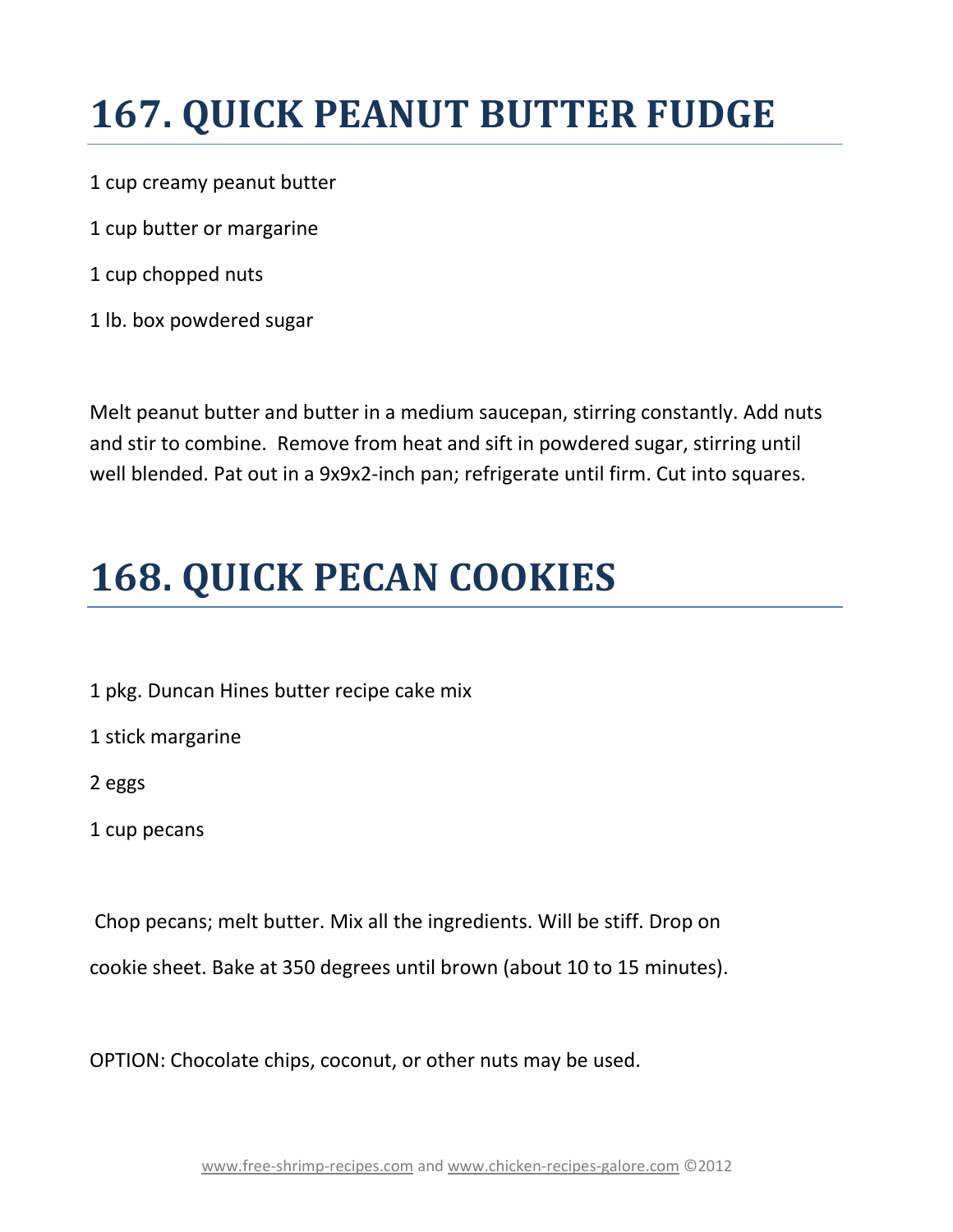#### <span id="page-32-0"></span>**176. 1-2-3 VEGETARIAN CHILI**

- 1 (28 ounce) can tomatoes, undrained
- 1 (16 ounce) jar Thick 'N Chunky Salsa
- 1 (15 ounce) can black beans, rinsed, drained
- 1 (10 ounce) package frozen whole kernel corn
- 1 cup halved zucchini slices
- 1 teaspoon chili powder
- 1 (8 ounce) package shredded mild Cheddar Cheese

Mix tomatoes, salsa, beans, corn, zucchini and chili powder in saucepan.

Bring to boil on medium-high heat.

Reduce heat to low; simmer 10 minutes.

Sprinkle 2 tablespoons cheese onto bottom of each serving bowl; top

with chili.

Sprinkle each with additional 2 tablespoons cheese.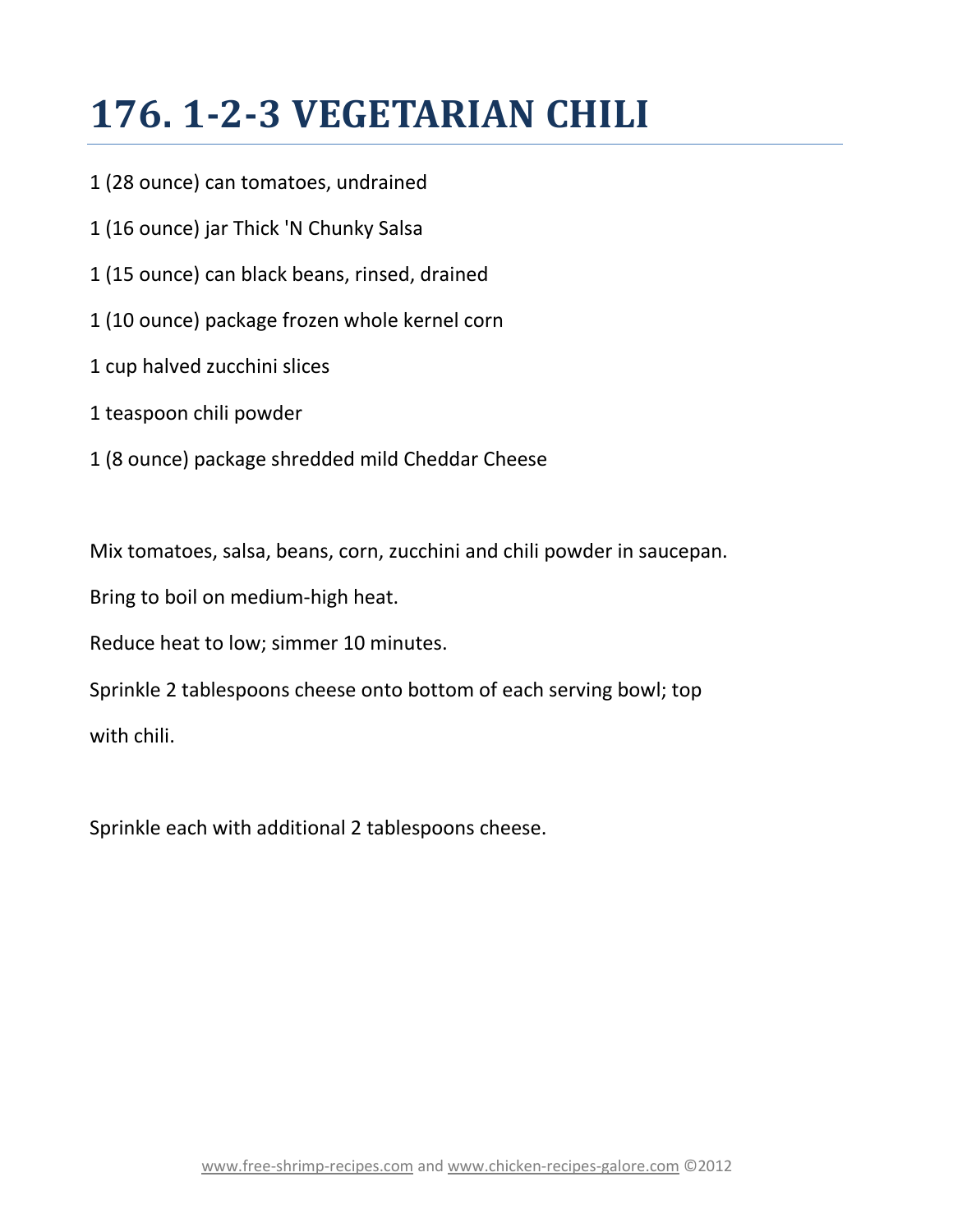## <span id="page-33-0"></span>**184. SANTA FE VEGGIE QUESADILLAS**

#### 1 (12 inch) flour tortilla

3/4 cup shredded Cheddar/Monterey Jack cheese blend 1/2 cup whole kernel corn, drained 1/2 cup diced red bell pepper 1/2 cup black beans, drained 1 chopped green onion

Prepare a lightly oiled large skillet over medium heat. Place the tortilla in the skillet and flip it once to ensure an even coating of oil on both sides.

Allow the tortilla to heat on one side for 1 minute. Beginning at the center of the tortilla, evenly spread the cheese blend until the tortilla's entire surface is covered. Top the cheese with corn, red bell pepper, black beans and green onion. When the cheese is completely melted, carefully slide the tortilla from the pan onto a cutting board.

Slice into wedges and serve warm.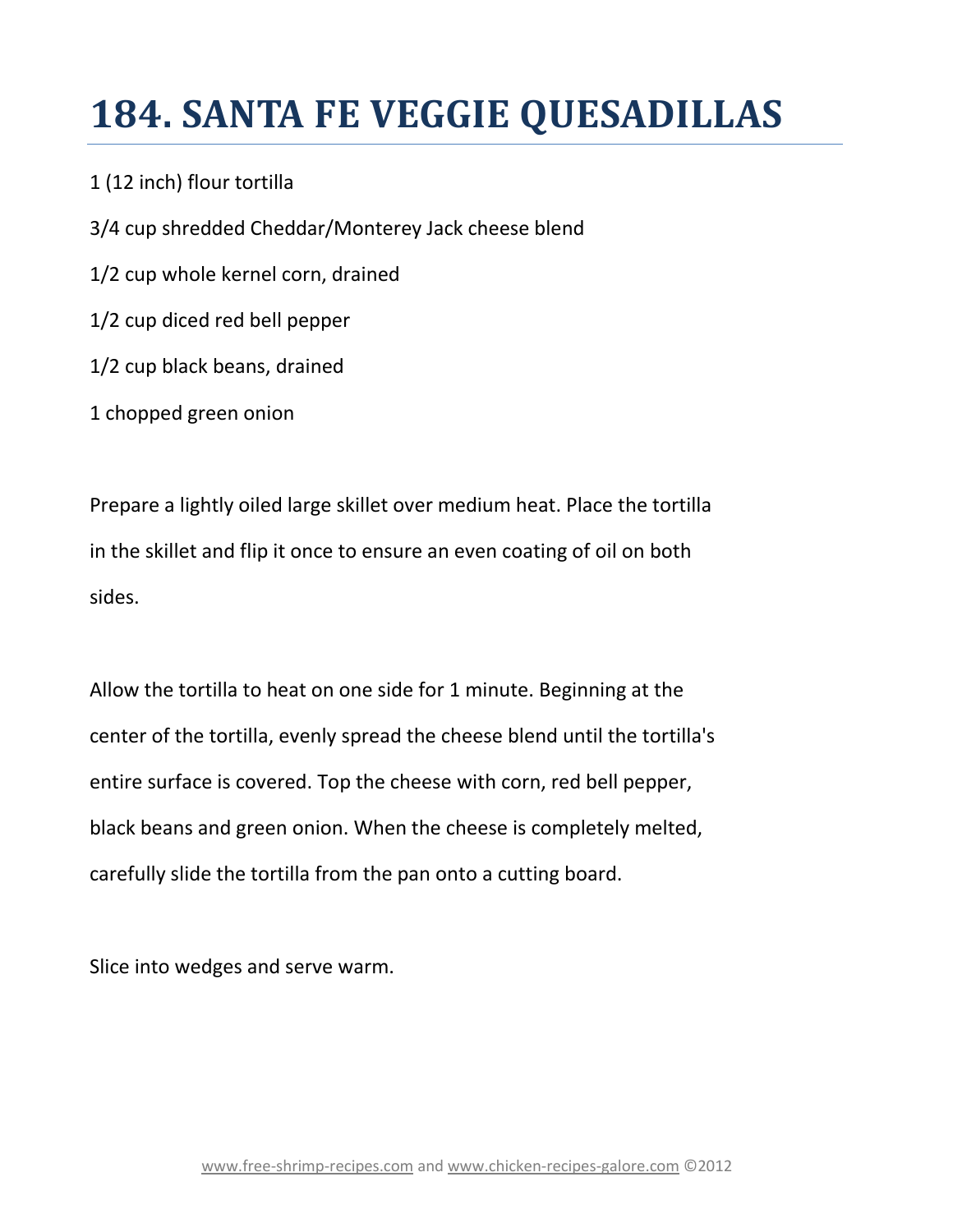## <span id="page-34-0"></span>**188. SESAME CHICKEN**

The coating is crunchy and mildly seasoned. A creamy vegetable, a

potato casserole and fruit salad would pair nicely with this.

- 3 tbsp. butter 1 egg 2 tbsp. milk 1/4 cup flour 2 tbsp. sesame seeds 3/4 tsp. ground Thyme or poultry seasoning 1/8 tsp. pepper
- 1-1/2 lbs. chicken wings (8 wings)

Preheat oven to 375\*. In a 13 by 9 inch baking pan, melt butter. In a small bowl, combine egg with the milk; beat slightly. In a shallow bowl, combine remaining ingredients except chicken. Dip chicken pieces in the egg mixture, then in the flour mixture. Place in a single layer in the pan, rolling gently to coat with butter.

Bake at 375\* for 40-50 minutes until golden brown and crisp.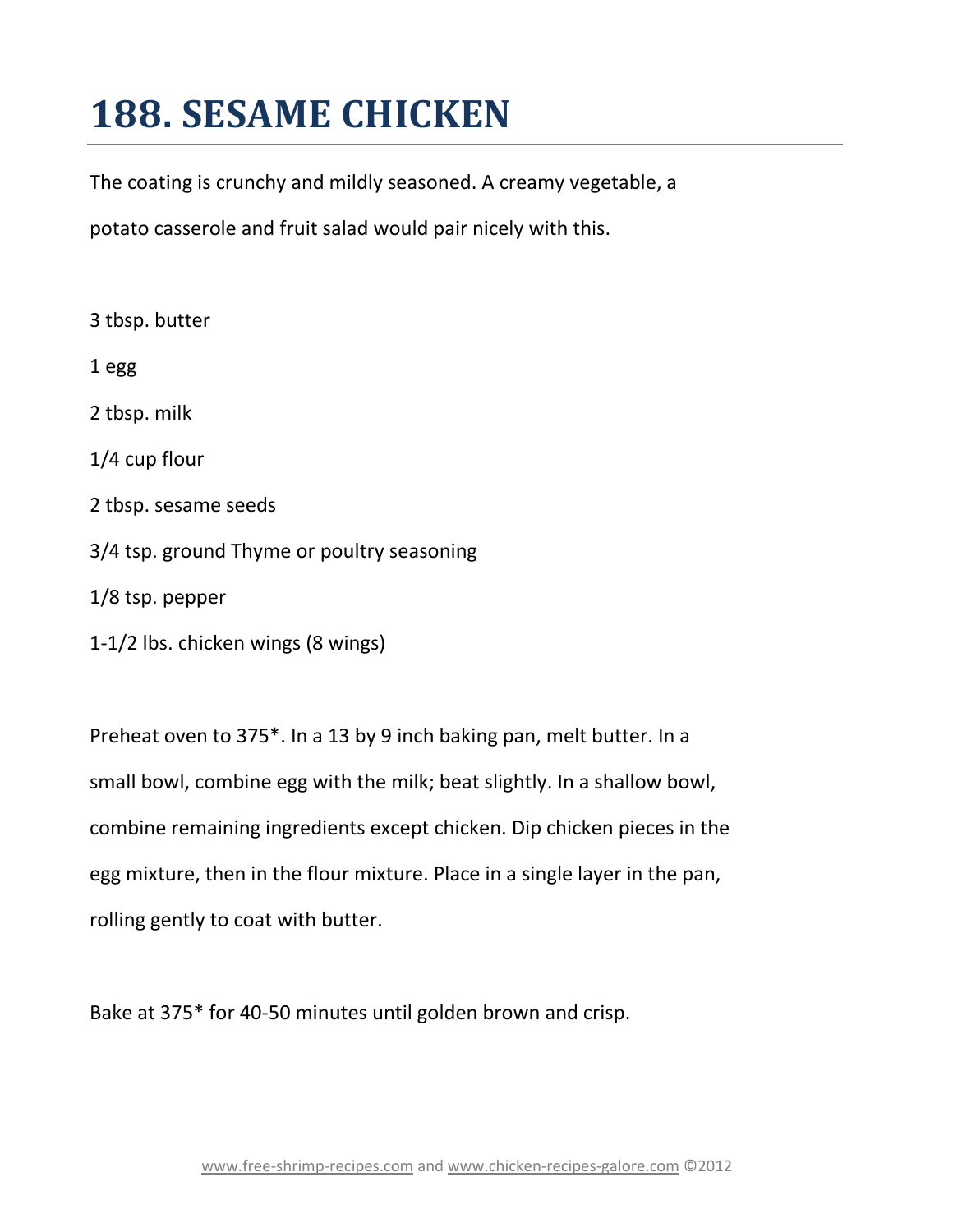## <span id="page-35-0"></span>**189. SHEPHERD'S PIE**

- 1 pound lean ground beef
- 1 chopped onion
- 2 cups frozen mixed vegetables
- 1 10-oz. can cream of mushroom soup with roasted garlic
- 3 cups refrigerated mashed potatoes

Preheat oven to 375 degrees.

In heavy skillet cook ground beef and onion until beef is brown and onion is tender, stirring to break up meat, about 10 minutes.

Drain well. Stir in vegetables and soup and cook until hot, about 4 minutes.

Place in 9 inch pie plate. Spoon mashed potatoes over hot meat mixture.

Bake at 375 degrees for 35-45 minutes until potatoes are golden brown and pie is bubbling.

6 servings.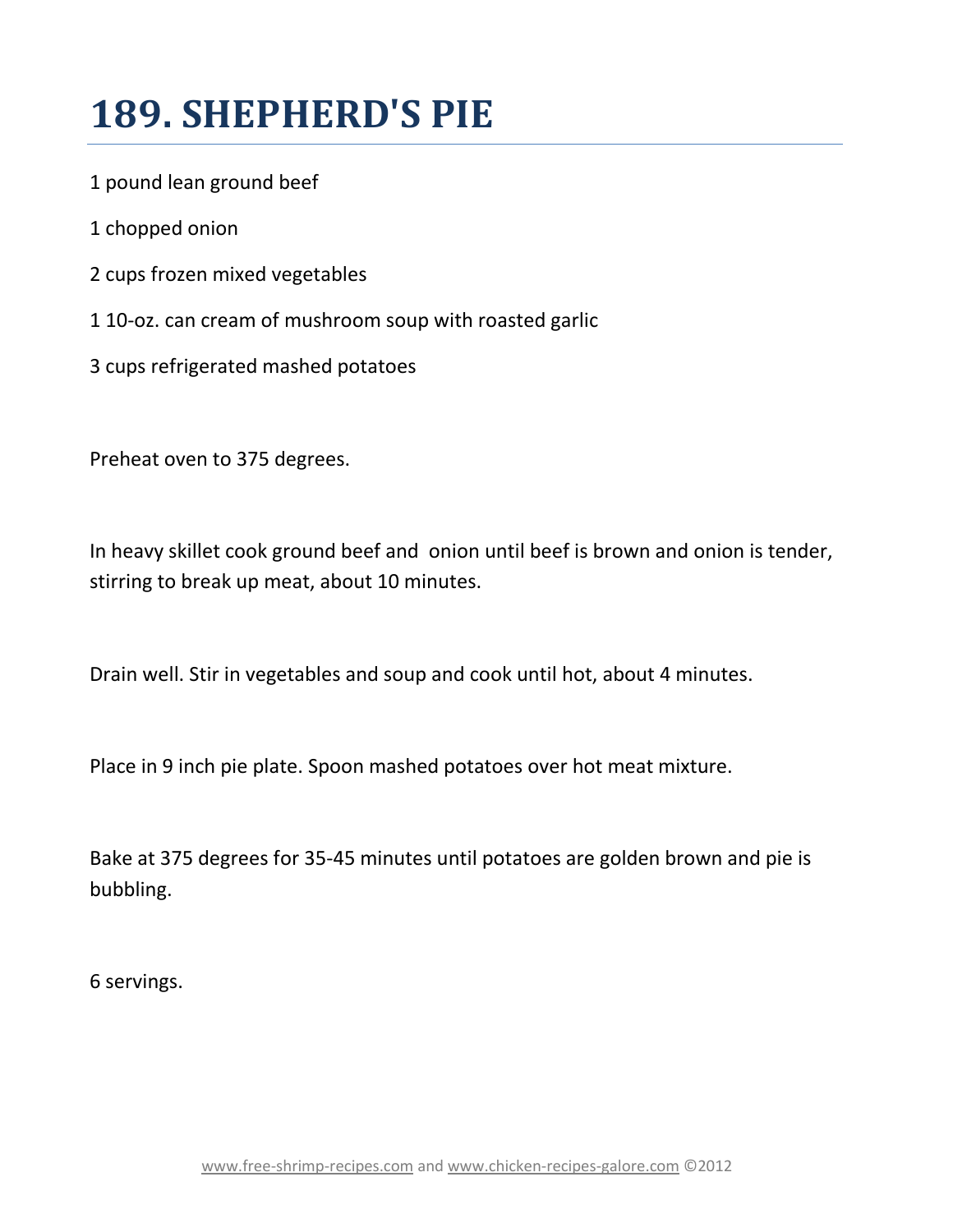#### <span id="page-36-0"></span>**191. SHRIMP & VEGETABLE SALAD**

1 cup uncooked Rotini pasta

1 16-oz. pkg. frozen cauliflower, sugar snap peas and carrots, cooked

and drained

- 1 cup cherry tomatoes, cut in half
- 1 9-oz. pkg. frozen cooked shrimp, thawed
- 1/2 cup tarragon vinaigrette

Cook Rotini as directed on package and drain.

Mix with remaining ingredients and chill at least 1 hour to blend flavors.

Serves 5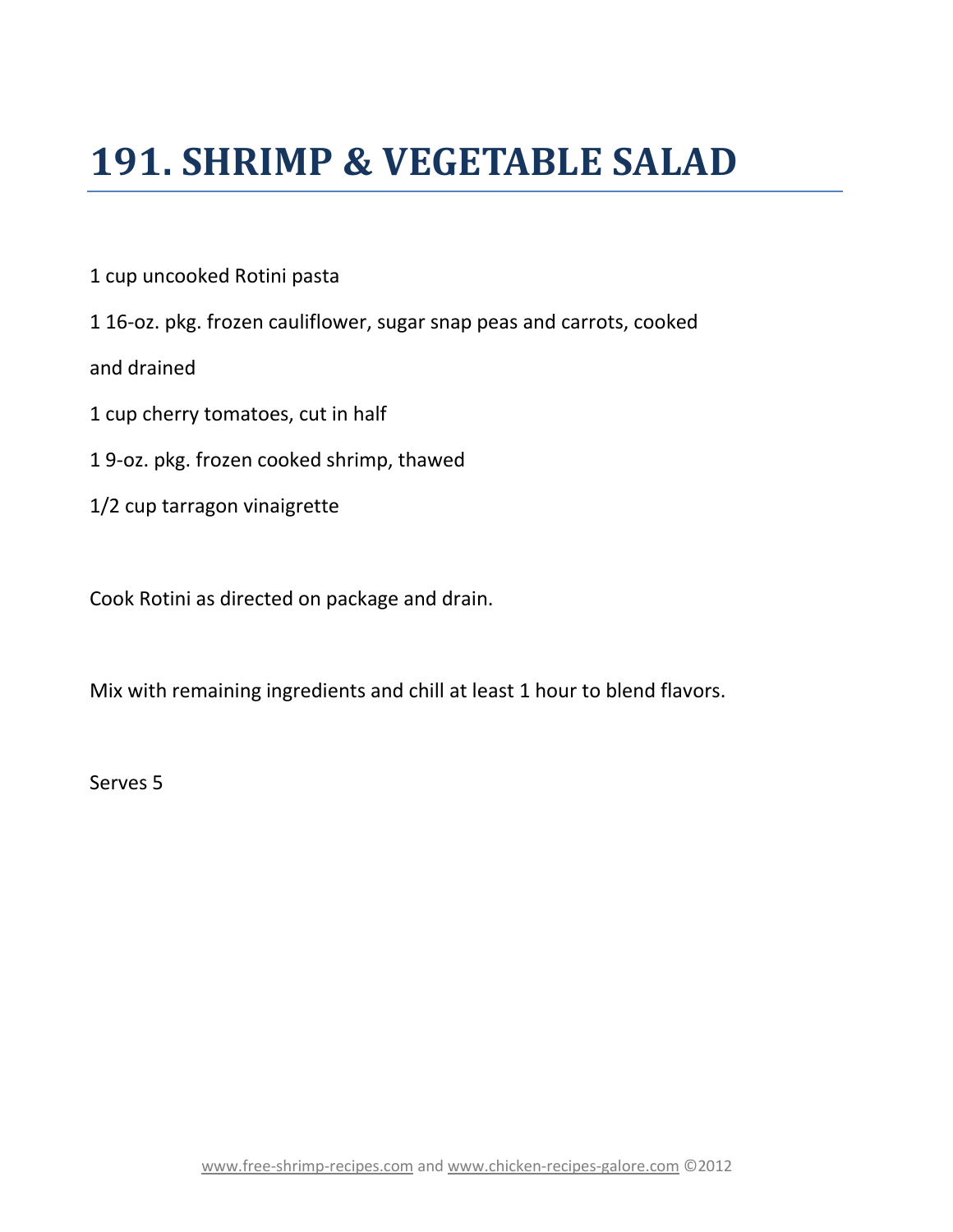### <span id="page-37-0"></span>**195. SLOPPY JOES**

- 1/2 cup catsup
- 1 tsp. Worcestershire sauce
- 1 tbl. vinegar
- 2 tbl. brown sugar

Pour over a pound of hamburger, browned in a skillet. simmer for 15

minutes. Serve on a hamburger bun.

#### <span id="page-37-1"></span>**196. SMOKED TURKEY CLUB SALAD**

Add spinach to the mixed salad greens and you'll mix in more vitamins A and C.

- 4 slices smoked turkey breast, cut into strips
- 1 small tomato, chopped
- 1/4 cup real bacon pieces or bits
- 4 cups mixed salad greens
- 1/2 cup finely shredded Cheddar cheese

Arrange turkey, tomato and bacon over greens on a large platter.

Sprinkle with cheese.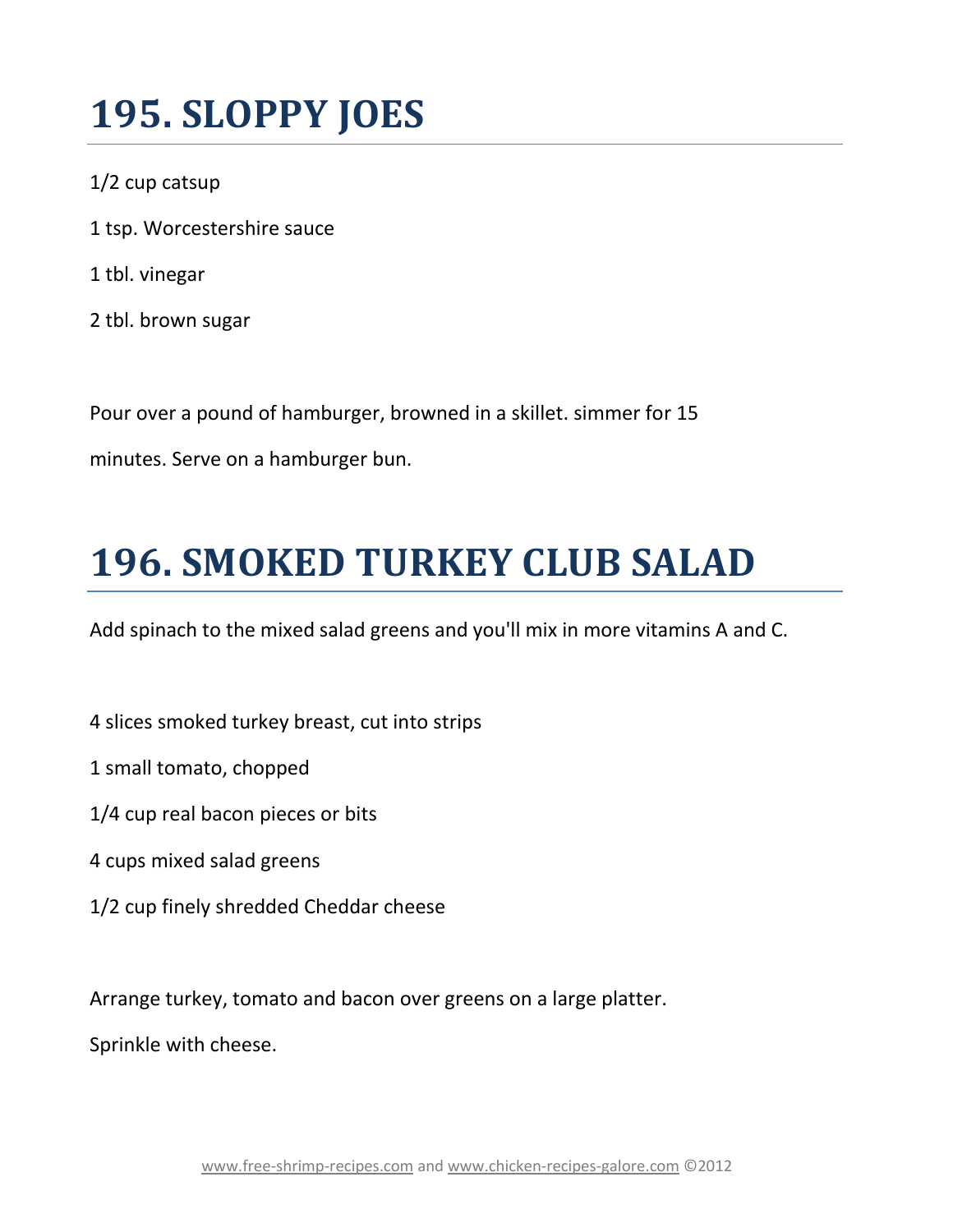#### <span id="page-38-0"></span>**208. TACO BAKE**

Prep: 10 min, Cook: 25 min.

1 lb. ground beef, or ground turkey 3 ounces taco seasoning

1 cup canned refried beans

1 cup salsa

1 cup shredded Monterey Jack cheese

Preheat oven to 350°F.

In a large skillet, brown the ground beef and drain the fat. Mix in the taco seasoning. Spoon browned meat into a small glass baking dish. Top with a layer of refried beans, a layer of salsa, and a layer of cheese.

Bake for 20-25 minutes.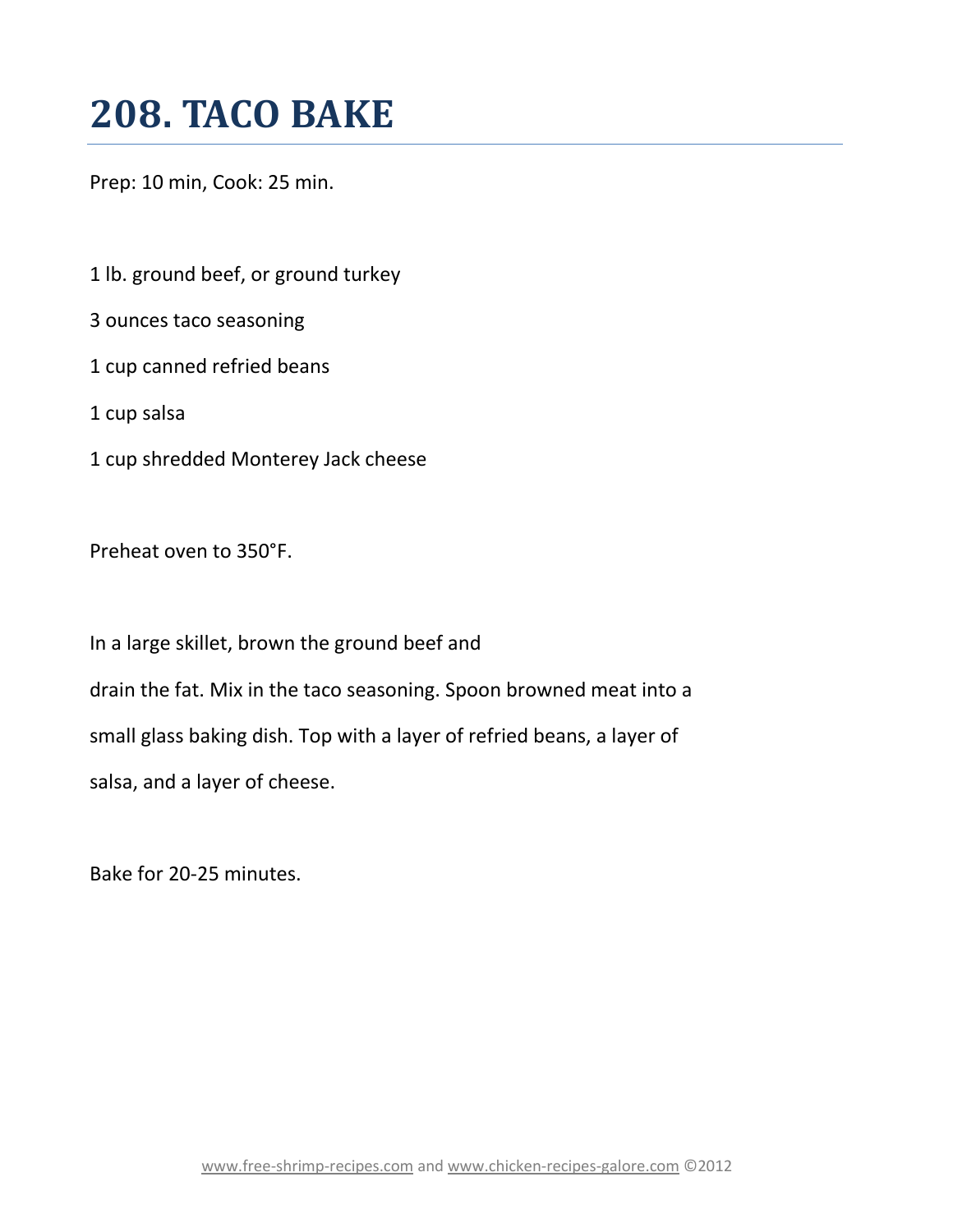## <span id="page-39-0"></span>**212. THE BEST CHICKEN SALAD**

2 boneless chicken breast halves, cooked 1/4 cup creamy salad dressing 4 tablespoons cole slaw dressing 1 stalk celery, chopped 1/4 onion, chopped salt and pepper to taste

In a food processor, combine the chicken, creamy salad dressing, cole slaw dressing, celery, onion, and salt and pepper. Mix until well chopped

#### <span id="page-39-1"></span>**220. VEGETABLE CASSEROLE**

One 10 ounce package of frozen broccoli

One 10 ounce package of frozen cauliflower

One 10 ounce package of frozen carrots, sliced

- 1 can of cream of mushroom soup
- 1/2 pound of Velveeta cheese, cubed
- 1/2 package of Pepperidge Farm sage stuffing mix

1 stick of melted margarine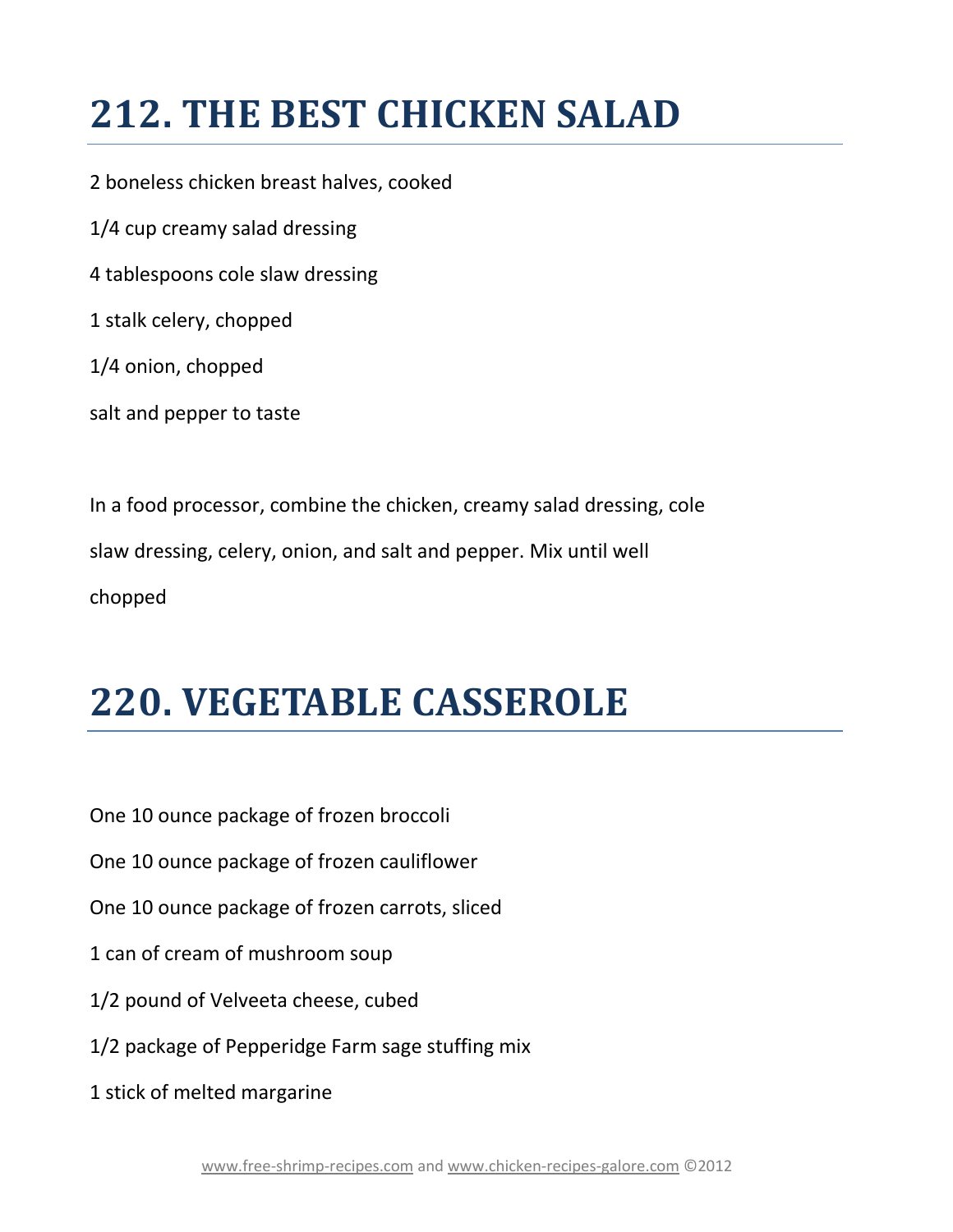Cook vegetables according to package directions. Drain and place in 2 quart baking dish. Add cubed cheese and mushroom soup. Stir lightly to mix. Pour melted margarine over stuffing mix and cover vegetable mixture.

Bake 30 minutes at 350ºF.

# **If you have enjoyed this sample cookbook, please visit**

**[http://www.free-shrimp-recipes.com](http://www.free-shrimp-recipes.com/cookbooks.html)**

#### **to purchase the complete version and for other great cookbooks.**

**Want to learn how to create and sell your own e-good products and make money too?**

[Click here to find out more.](http://egoods.sitesell.com/Bethany0.html)